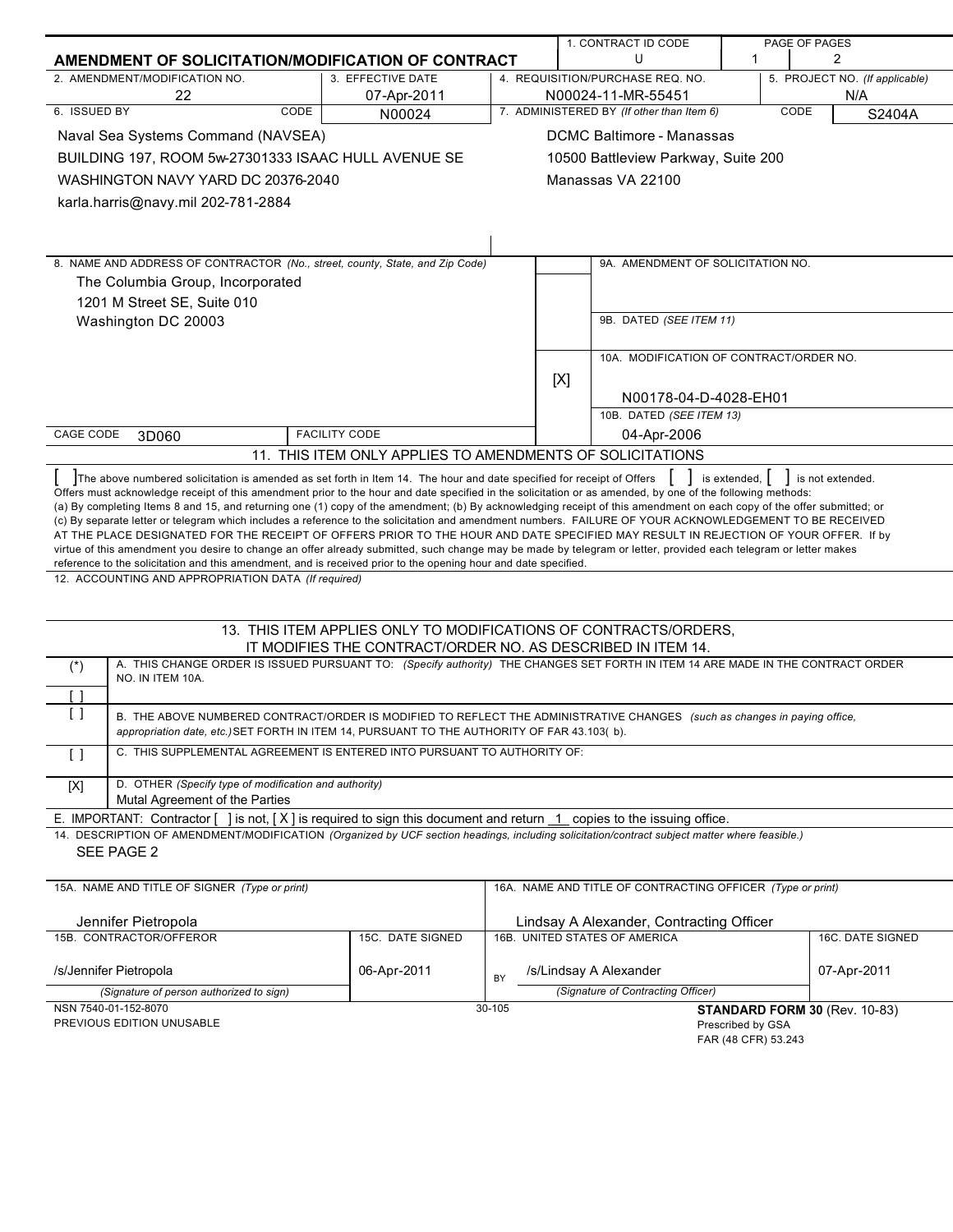| ICON.<br>'NO.<br>TRAC1          | RDER NO.<br>`R'<br>WERY<br>DF | n no.<br>∴ATION.∵<br>ODIFIC<br>/MO<br>ΔN<br><sup>. </sup> ″⊢NL…<br>'MEN.<br>AIVIL | PAGE                    | <b>FINAL</b> |
|---------------------------------|-------------------------------|-----------------------------------------------------------------------------------|-------------------------|--------------|
| N00<br>0-4028<br>$.76 - 04 - 1$ | EH <sub>01</sub>              | $\sim$<br>.                                                                       | $\circ$ of $\circ$<br>- |              |

# **GENERAL INFORMATION**

The purposes of this Modification to N00178-04-D-4028-EH01-22 is to correct the period of performance for CLINs 0004AC and 0006AC issued under Mod 21. Accordingly, said task order is modified as follows:

1. Under Section F - Deliveries or Performance, the period of performance is hereby restated as follows:

| CLINS  | Period of Performance     |
|--------|---------------------------|
|        |                           |
| 4000AC | $01/03/2011 - 03/10/2011$ |
| 6000AC | $01/03/2011 - 03/10/2011$ |

2. This task order modification results in no change in total contract price.

A conformed copy of this Task Order is attached to this modification for informational purposes only.

The Line of Accounting information is hereby changed as follows:

The total amount of funds obligated to the task is hereby increased from \$920,341.00 by \$0.00 to \$920,341.00.

The total value of the order is hereby increased from \$985,457.00 by \$0.00 to \$985,457.00.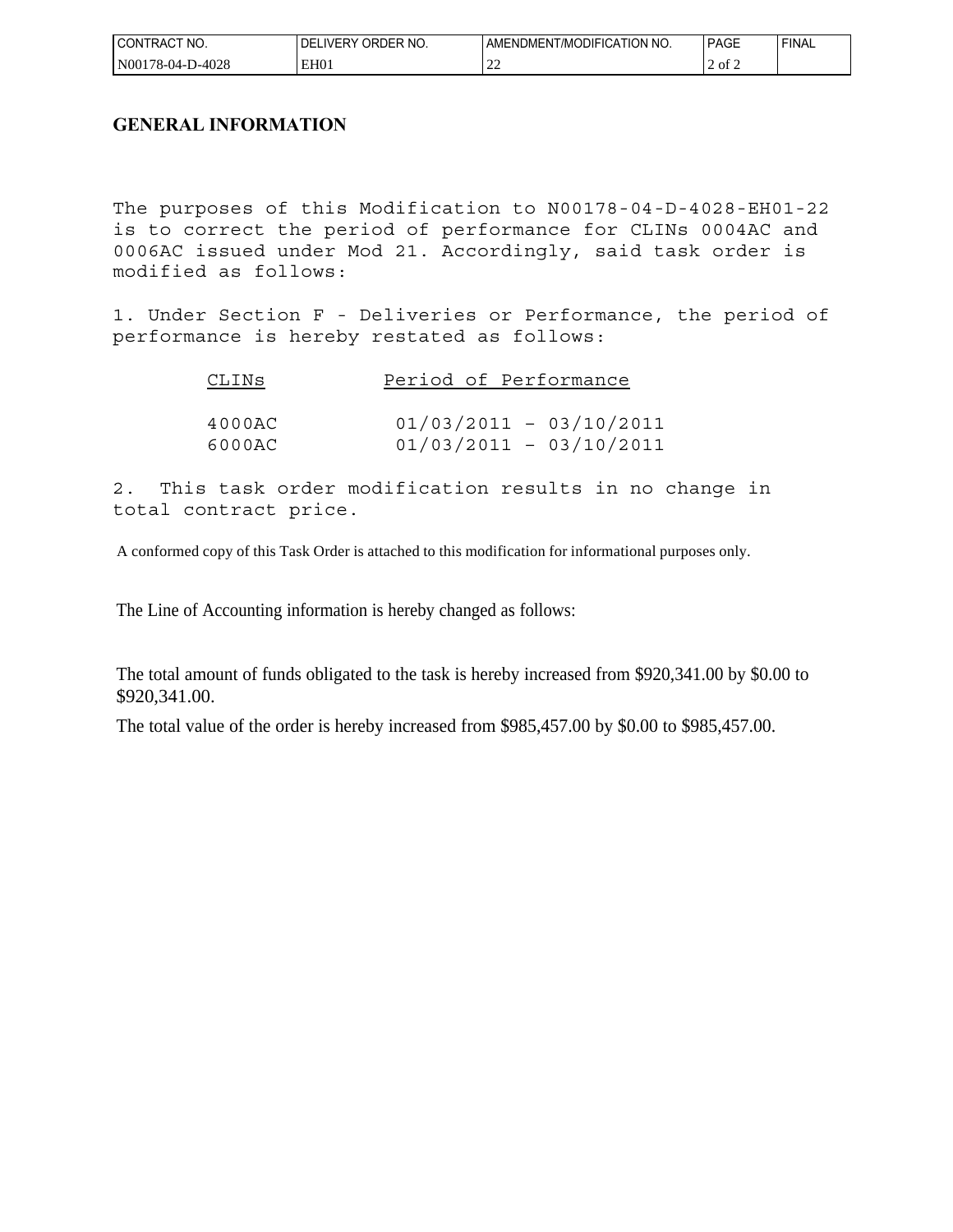| NO.<br>I CON<br><b>IRAC</b><br>____     | NO.<br>DE<br>՝<br><b>JRDER</b><br>IVFR | ' NO.<br>TION<br>I /MODIFI(<br>AMENDMENT<br>$\cdots$ | PAGE         | 'FINAL |
|-----------------------------------------|----------------------------------------|------------------------------------------------------|--------------|--------|
| 1028<br>'N00<br>8-04-T<br>ס∠ט+-כ<br>___ | EH <sub>01</sub>                       | --                                                   | $\sim$<br>Οİ |        |

## **SECTION B SUPPLIES OR SERVICES AND PRICES**

CLIN - SUPPLIES OR SERVICES For Cost Type Items: Item Supplies/Services Qty Unit Est. Cost Fixed Fee CPFF ------ ----------------- ---------- --- --------------- --------------- -------------- 1000 Professional \$771,602.00 Program Management Services in Support of 04XI 1000AA Base Year: 1.0 Lot \$0.00 Professional Program Management Services in Support of SEA 04XI (TBD) Option 1000AB Base Year: 1.0 Lot 1.0 Lot \$82,043.00 Professional Program Management Services in Support of SEA 04XI (O&MN,N) 1000AC Base Year: 1.0 Lot 1.0 Lot \$50,000.00 Professional Program Management Services in Support of SEA 04XI. (O&MN,N) 1000AD Base Year: 1.0 Lot \$51,000.00 Professional Program Management Services in Support of SEA 04XI (O&MN,N) 1000BA Award Term Year 1 1.0 Lot 632,491.00 (EARNED): Professional Program Management Services in Support of SEA 04XI (TBD) Option 1000BB Award Term Year 1.0 Lot **1.0 Lot** \$140,683.29 1: Professional Program Management Services in Support of SEA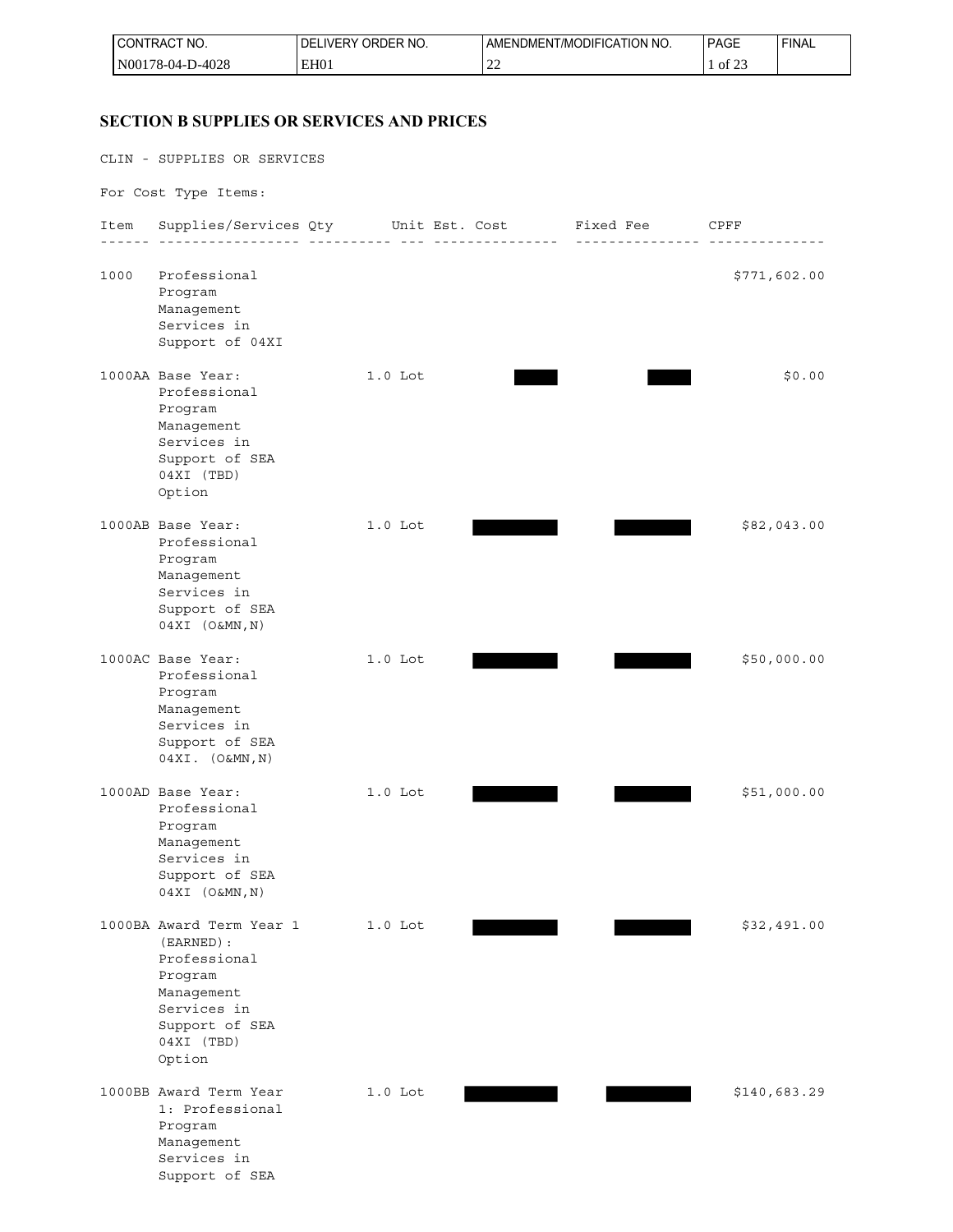| CONTRACT NO. |                                                                                                                                    | DELIVERY ORDER NO.                                 | AMENDMENT/MODIFICATION NO. |  | PAGE<br><b>FINAL</b> |              |  |
|--------------|------------------------------------------------------------------------------------------------------------------------------------|----------------------------------------------------|----------------------------|--|----------------------|--------------|--|
|              | N00178-04-D-4028                                                                                                                   | EH01                                               | 22                         |  | 2 of 23              |              |  |
|              | $04XI$ $(O&MN,N)$                                                                                                                  |                                                    |                            |  |                      |              |  |
|              | 1000CA Award Term Year<br>$2:$ (EARNED)<br>Professional<br>Program<br>Management<br>Services in<br>Support of SEA<br>04XI (O&MN,N) | $1.0$ Lot                                          |                            |  |                      | \$46, 102.00 |  |
|              | 1000CB Award Term Year<br>2: Professional<br>Program<br>Management<br>Services in<br>Support of SEA<br>04XI (O&MN, N)              | $1.0$ Lot                                          |                            |  |                      | \$166,316.71 |  |
|              | 1000DA Award Term Year<br>3: Professional<br>Program<br>Management<br>Services in<br>Support of SEA<br>04XI (O&MN, N)              | $1.0$ Lot                                          |                            |  |                      | \$202,966.00 |  |
|              | For ODC Items:                                                                                                                     |                                                    |                            |  |                      |              |  |
|              | Item                                                                                                                               | Supplies/Services Qty Unit Est. Cost<br>---------- | ---------                  |  |                      |              |  |
|              | 3000                                                                                                                               |                                                    | \$35,876.00                |  |                      |              |  |
|              | 3000AA ODC in support of<br>SLIN 1000AA (TBD)<br>Option                                                                            | $1.0$ Lot                                          | \$0.00                     |  |                      |              |  |
|              | 3000AB ODC in support of<br>SLINs 1000AB and<br>1000AC. (O&MN, N)                                                                  |                                                    | 1.0 Lot \$17,876.00        |  |                      |              |  |
|              | 3000AD tbd (O&MN, N)                                                                                                               | $1.0$ Lot                                          | \$0.00                     |  |                      |              |  |
|              | 3000BA ODC in support of<br>SLIN 1000AB (TBD)<br>Option                                                                            | $1.0$ Lot                                          | \$1,600.00                 |  |                      |              |  |
|              | 3000BB ODC in support of<br>SLIN 1000BB<br>$(0\&MN, N)$                                                                            | $1.0$ Lot                                          | \$4,328.58                 |  |                      |              |  |
|              | 3000CA ODC in support of<br>SLIN 1000AC (TBD)<br>Option                                                                            | $1.0$ Lot                                          | \$4,000.00                 |  |                      |              |  |
|              | 3000CB ODC in support of<br>SLIN 1000CB<br>$(0\&MN, N)$                                                                            | $1.0$ Lot                                          | \$2,071.42                 |  |                      |              |  |
|              | 3000DA ODC in support of<br>SLIN 1000AD<br>$(0 \& MN, N)$                                                                          | $1.0$ Lot                                          | \$6,000.00                 |  |                      |              |  |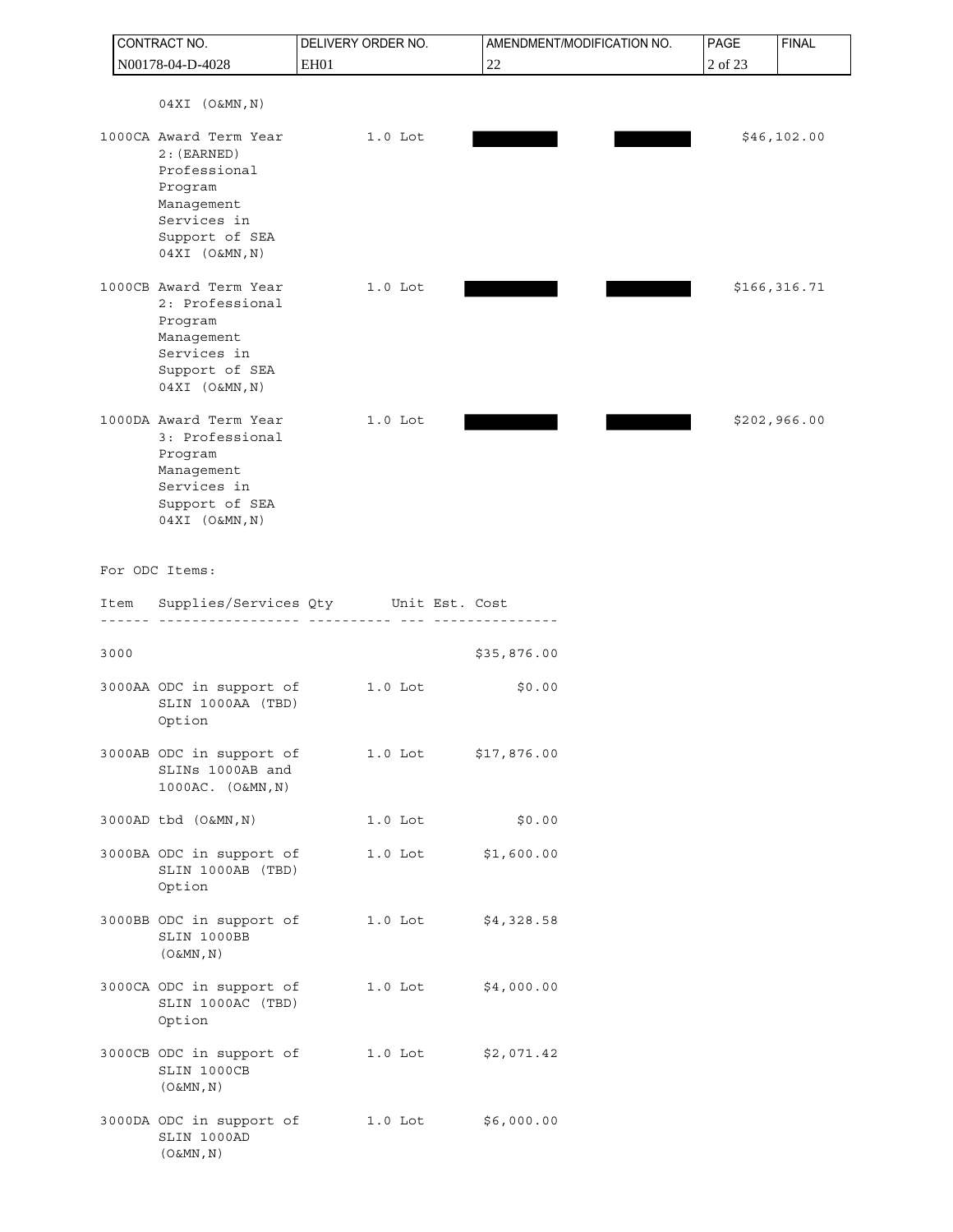| CONTRACT NO.     |                                                                                                                          |      | DELIVERY ORDER NO. |            | AMENDMENT/MODIFICATION NO. | PAGE    | <b>FINAL</b>  |
|------------------|--------------------------------------------------------------------------------------------------------------------------|------|--------------------|------------|----------------------------|---------|---------------|
| N00178-04-D-4028 |                                                                                                                          | EH01 |                    | 22         |                            | 3 of 23 |               |
|                  | For Cost Type Items:                                                                                                     |      |                    |            |                            |         |               |
| Item             | Supplies/Services Qty Unit Est. Cost                                                                                     |      |                    |            | Fixed Fee                  | CPFF    |               |
|                  |                                                                                                                          |      |                    |            | . <u>.</u> .               |         |               |
| 4000             | Professional<br>Program<br>Management<br>Services in<br>Support of 04XI                                                  |      |                    |            |                            |         | \$210,070.00  |
|                  | 4000AA Award Term Year<br>4: Professional<br>Program<br>Management<br>Services in<br>Support of SEA<br>$04XI (O\&MN, N)$ |      | $1.0$ Lot          |            |                            |         | \$160, 320.00 |
|                  | 4000AB Award Term Year<br>4: Professional<br>Program<br>Management<br>Services in<br>Support of<br>SEA04XI (O&MN, N)     |      | $1.0$ Lot          |            |                            |         | \$0.00        |
|                  | 4000AC Award Term Year<br>4: Professional<br>Program<br>Management<br>Services in<br>Support of SEA<br>04XI (O&MN, N)    |      | $1.0$ LH           |            |                            |         | \$49,750.00   |
| For ODC Items:   |                                                                                                                          |      |                    |            |                            |         |               |
|                  | Item Supplies/Services Qty Unit Est. Cost                                                                                |      |                    |            |                            |         |               |
|                  |                                                                                                                          |      |                    |            |                            |         |               |
| 6000             |                                                                                                                          |      |                    | \$6,000.00 |                            |         |               |
|                  | 6000AA ODC in support of 1.0 Lot \$5,750.00<br>SLIN 4000AA<br>$(0\&MN, N)$                                               |      |                    |            |                            |         |               |
|                  | 6000AB ODC in support of 1.0 Lot<br>SLIN 4000AB<br>$(0\&MN, N)$                                                          |      |                    | \$0.00     |                            |         |               |
|                  | 6000AC ODC in support of 1.0 Lot<br>SLIN 4000AC<br>$(0 \& MN, N)$                                                        |      |                    | \$250.00   |                            |         |               |

NOTE A - Option item to which the option clause in SECTION I-2 applies and which is to be supplied only if and to the extent said option is exercised.

NOTE B - Additional SLINs may be created to accommodate the types of funds that shall be used to fund this effort.

The clause entitled "LIMITATION OF COST" (FAR 52.232-20) or "LIMITATION OF FUNDS" (FAR 52.232-22), as appropriate, shall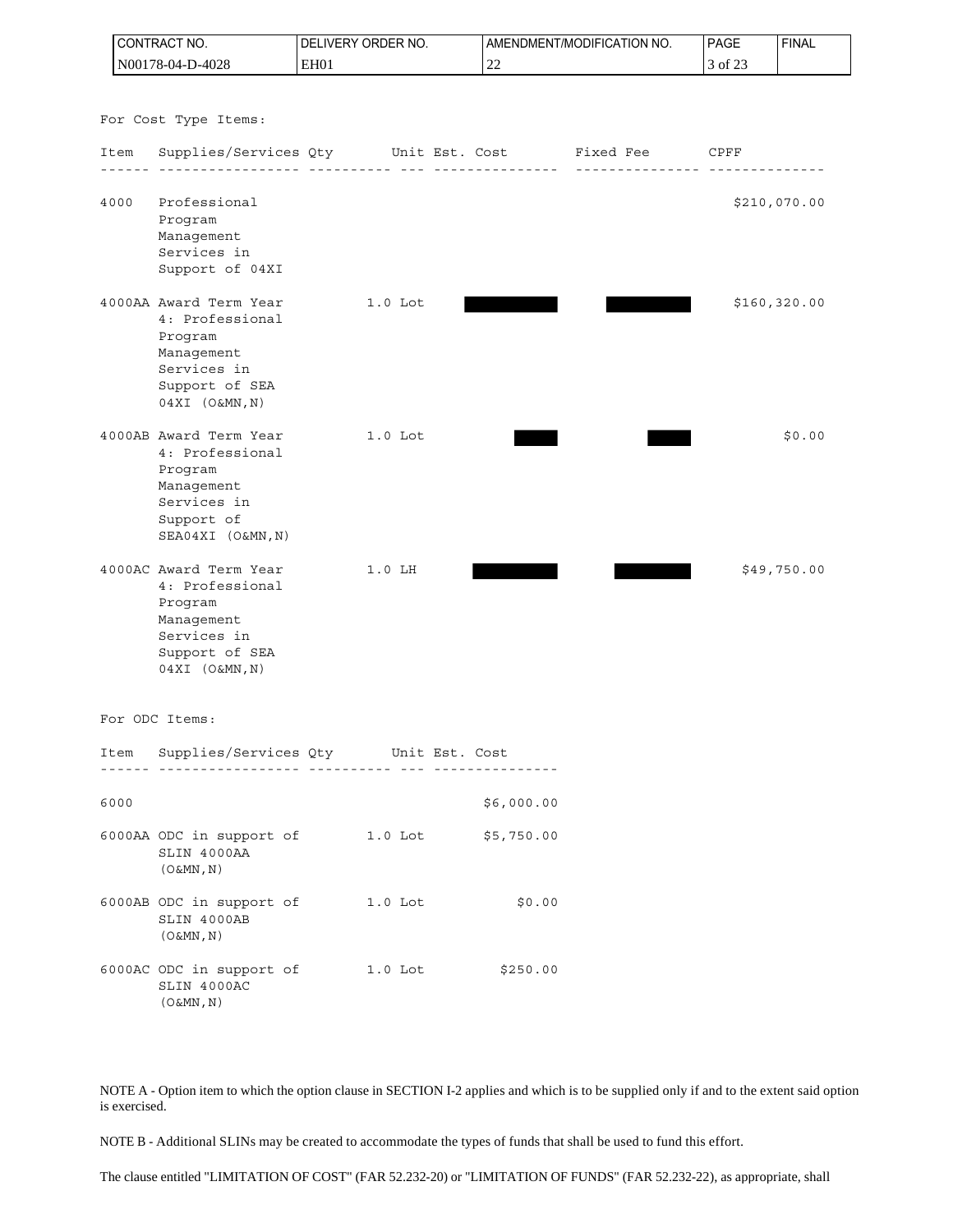| NO.<br>$\sim$<br>)N<br>I RAC<br>_____                        | NO.<br>-<br>א⊣וואו<br>≀ )⊢∶<br><b>IVER</b> | NO.<br>' ATION.<br>L/MODIFIC<br>DMEN<br>AMFNI | PAGL                            | <b>FINAL</b> |
|--------------------------------------------------------------|--------------------------------------------|-----------------------------------------------|---------------------------------|--------------|
| $\Omega$<br>N(<br>$^{\prime}$ $^{\prime}$ $^{\prime}$<br>∪∠o | EH01                                       | $\sim$<br>--                                  | $\sim$ $\sim$<br>Οİ<br>--<br>__ |              |

apply separately and independently to each separately identified estimated cost.

CONTRACT TYPE SUMMARY FOR PAYMENT OFFICE (COST TYPE)

(NAVSEA) (FEB 1997)

This entire contract is cost type.

#### PAYMENTS OF FEE (S) (COMPLETION) (NAVSEA) (MAY 1993)

(a) For purposes of this contract, "fee" means "target fee" in cost-plus-incentive-fee type contracts, "base fee" in cost-plus-award-fee type contracts, "fixed fee" in cost-plus-fixed-fee type contracts for completion and phase type contracts.

(b) The Government shall make payments to the Contractor, subject to and in accordance with the clause in this contract entitled "FIXED FEE" (FAR 52.216-8) or "INCENTIVE FEE", (FAR 52.216-10), as applicable. Such payments shall be equal to percent ( ) of the allowable cost of each invoice submitted by and payable to the Contractor pursuant to the clause of this contract entitled "ALLOWABLE COST AND PAYMENT" (FAR 52.216-7), subject to the withholding terms and conditions of the "FIXED FEE" or "INCENTIVE FEE" clause, as applicable (percentage of fee is based on fee dollars divided by estimated cost dollars, including facilities capital cost of money). Total fee (s) paid to the Contractor shall not exceed the fee amount(s) set forth in this contract.

(c) In the event of discontinuance of the work under this contract, or any specified phase of the contract, in accordance with the clause of this contract entitled "LIMITATION OF FUNDS" (FAR 52.232-22) or "LIMITATION OF COST" (FAR 52.232-20), as applicable, the fee shall be equitably adjusted by mutual agreement to reflect the diminution of work. If the adjusted fee is less than the sum of all fee payments made to the Contractor under this contract, the Contractor shall repay the excess amount to the Government. If the adjusted fee exceeds all payments made to the Contractor under this contract, the Contractor shall be paid the additional amount, subject to the availability of funds. In no event shall the Government be required to pay the Contractor any amount in excess of the funds obligated under this contract at the time of the discontinuance of work.

(d) Fee(s) withheld pursuant to the terms and conditions of this contract shall not be paid until the contract has been modified to reduce the fee(s) in accordance with paragraph (c) above, or until the Procuring Contracting Officer has advised the paying office in writing that no fee adjustment is required.

(NOTE)

Percentage of fee is based on fee dollars divided by estimated cost dollars, including facilities capital cost of money.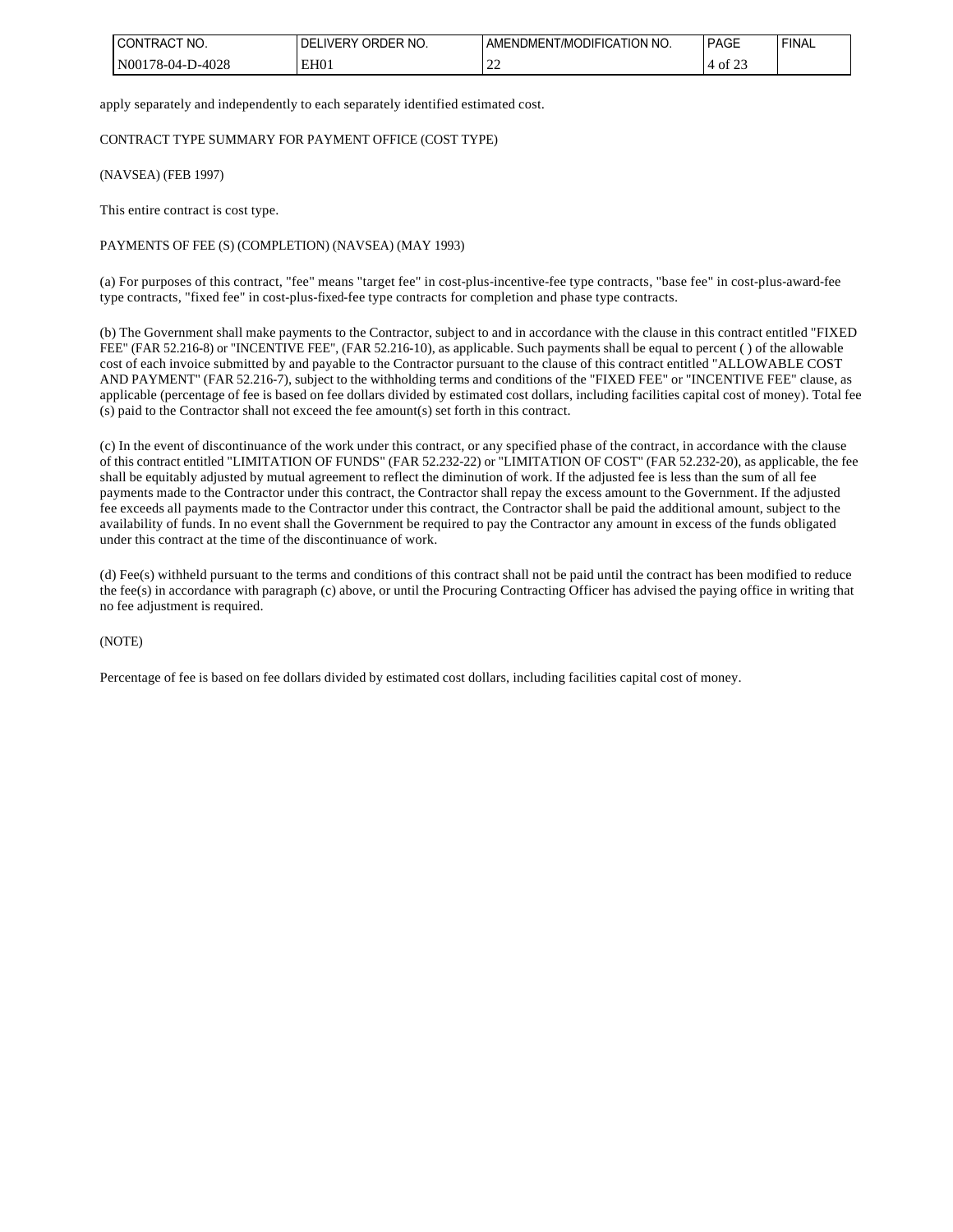| I CONT<br>'NO.<br>TRACT<br>____     | ORDER NO.<br><b>IVERY</b><br>ŊF<br>$\sim$ | <b>CATION</b><br>' NO.<br><b>JDIFIC</b><br>l /MC<br>JMEN<br>AMENL' | י AG⊨                      | <b>FINAL</b> |
|-------------------------------------|-------------------------------------------|--------------------------------------------------------------------|----------------------------|--------------|
| N00<br>0-4028<br>$/8 - 04 -$<br>___ | EH <sub>0</sub> 1                         | --                                                                 | $\sim$ $\sim$ $\sim$<br>O1 |              |

# **SECTION C DESCRIPTIONS AND SPECIFICATIONS**

#### PURPOSE:

This contract is for professional and management support services for the NAVSEA Installations and Equipment Office (SEA 04XI). Support areas include program management, financial management, database management and technical and administrative support services.

#### 1.0 BACKGROUND

SEA 04XI is responsible for supporting the acquisition, maintenance, operations, and disposal of facilities and facilities related issues at Naval Shipyards, Naval Surface Warfare Centers, Naval Undersea Warfare Centers, and Government-Owned/Contractor-Operated (GOCO) facilities. This office also performs the planning, programming, budgeting and execution of capital investments, and provides matrix support for maintenance of real property, and counter terrorism requirements at these activities. This tasking will require the contractor to provide project management, database management, and financial management assistance, as well as systems analysis and organizational development.

#### 2.0 SECURITY CLEARANCE REQUIREMENT

Contractor personnel providing on-site support to SEA 04XI must have and maintain a SECRET clearance for access to the building and classified documents and/or containers. The contractor shall submit security clearances for these personnel to the appropriate government office, as required.

#### 3.0 REQUIREMENTS

PERFORMANCE OBJECTIVE: Provide Program Management support to NAVSEA Installations and Equipment Office Managers.

PERFORMANCE STANDARD: Timeliness - Deliver products within deadlines identified by task manager.

Accuracy - Factually accurate, complete and IAW NAVSEA and Navy Standards and policy. Other standards and deliverables apply as mutually agreed to by both the government and contractor.

ACCEPTABLE QUALITY: Quality - Free of spelling errors, grammatically correct, correct format, and fully coordinated with any stakeholders. All deliverables must be fully compatible with Navy Marine Corps Intranet (NMCI) format for Microsoft Word, Excel, Powerpoint, Access, Project and other application programs.

MONITORING METHOD: Government review and assessment of deliverables and products. Periodic reports from contractor of work accomplished, including monthly reports of active and completed tasks

#### 4.0 GENERAL REQUIREMENTS

4.1 On-Site Support Requirements: The contractor shall provide up to two work-years of effort to support the NAVSEA 04XI office. This equates to one full-time person on-site and the balance of the effort at the contractor's spaces as required. The contractor will be responsible for providing on-site backup support during all scheduled and unscheduled absences of the on-site support personnel. The contractor will provide appropriate project support coverage from 0700 until 1600 daily on Government workdays. Work hours may be modified at the discretion of the Government.

4.2 All on-site personnel must meet DoD Security requirements to maintain SECRET clearance for access to and support of classified material and safes.

4.3 The contractor shall provide conference room and meeting facilities for five to thirty five people within a ten-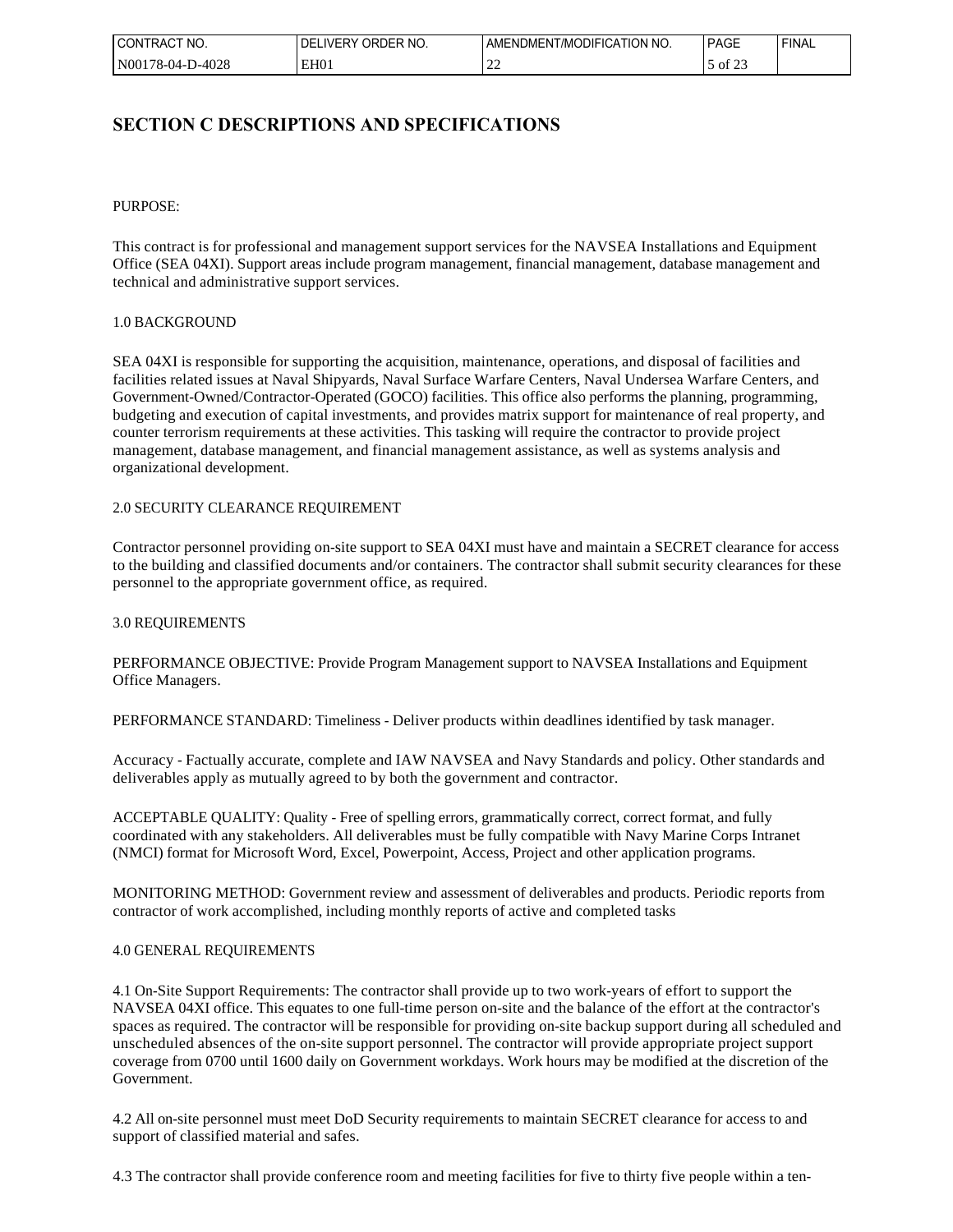| l CON<br>'NO.<br><b>TRAC</b>   | ? NO<br>ור<br>ابر<br>- 12 V<br>JE⊬<br>IVFR | tion<br>' NO.<br>⊤AOIFIC∆−<br>')M⊢N I<br>AMENI<br>L/MO | <b>PAGE</b><br>_____       | <b>FINAL</b> |
|--------------------------------|--------------------------------------------|--------------------------------------------------------|----------------------------|--------------|
| N00<br>D-4028<br>/8-04-<br>___ | EH <sub>0</sub>                            | $\sim$<br>--                                           | $\cdot$ $\sim$<br>ΟĪ<br>__ |              |

minute walk to the Washington Navy Yard to facilitate SEA04XI interface with OPNAV N44, N45, N46, and NAVFAC.

4.4 The contractor shall provide a monthly report outlining tasks accomplished, problems encountered, planned tasks, and financial summary (burn chart).

Task 1: Project Management Support

The contractor shall to provide personnel for on-site (Washington Naval Yard) and off-site (contractors facilities) project management to SEA 04XI. All onsite personnel will be provided with government furnished supplies.

The contractor shall provide full-time, on-site project analyst support services to NAVSEA 04XI. These duties shall include: collecting, organizing, and analyzing information from field activities; provide assistance in preparing point papers, white papers, briefings, and correspondence related to facilities matters and construction projects; and maintaining records pertaining to special projects. The contractor shall provide project management support of facility related issues pertaining to military construction, capital equipment and operations and maintenance of buildings and infrastructure. This support includes providing review and analysis of proposed facility projects for completeness and accuracy, as well as compliance with established Department of Defense rules and procedures. Analysis includes reading project write-ups to determine if project meets mission requirements, and fits into the overarching installation management plan.

Task 2: Database Management Support

The contractor shall provide database management support for business management systems.

These duties include the use of web-based Capital Asset Tracking System (CATS) application, Maximo Facility and Equipment Management system (eFEM), and Livelink document management system within the office. Support shall include the following: providing experienced personnel to analyze critical facility maintenance and equipment operations data from field activities, including equipment downtime, preventative maintenance schedules, and equipment performance metrics; generating issue specific reports and manipulating data into Microsoft Office format; preparing graphs and briefings based on data extracted from the above mentioned systems; coordinating new user setup for web-based databases (CATS, eFEM and Livelink); resolving help-desk related issues; and managing workflow assignments. The contractor will also provide training support in coordination with the office on 04XI3's systems for web-based databases (CATS, eFEM and Livelink). The contractor shall provide training and maintenance for contractor developed database applications in Microsoft Office, including Correspondence Serialization Logs, Travel Fund Log, and Correspondence mailing lists.

Task 3: Financial Management Support

The contractor should provide financial management support to 04XI.

This includes providing financial advice to assist in financial report analysis, budgeting, and funds execution support as well as assisting with administrative coordination of the budget process and understanding the differences between the Navy Working Capital Fund and Mission Funding. Provide financial expertise to assist in producing reclamas to budget drills and maintaining financial management for O&M,N, OPN and WPN accounts to include office travel. The contractor shall assist in the review and track lease offset obligations for capital and environmental maintenance accounts. The contractor shall develop and maintain the SEA 04XI travel budget tracking system in Microsoft excel.

Task 4: Administrative and Technical Support

The contractor shall provide administrative and technical support for activity-wide video teleconferencing scheduling; maintaining schedules/calendars for key individuals; cataloging and documenting SEA 04XI issues for posting on the SEA 04 web site, and maintaining the SEA 04XI issues and actions tracking system. The contractor shall provide electronic document conversion support to NAVSEA 04XI consisting of scanning, optical character recognition, archiving, indexing and retrieving of text-based official records and library documents and maps. Using LiveLink software, the contractor shall maintain the SEA 04XI correspondence data management system in an excel log sheet. The contractor shall assist in the receipt and storage of reports and briefing materials in accordance with Government direction. The contractor shall provide planning support consisting of planning meetings, coordinating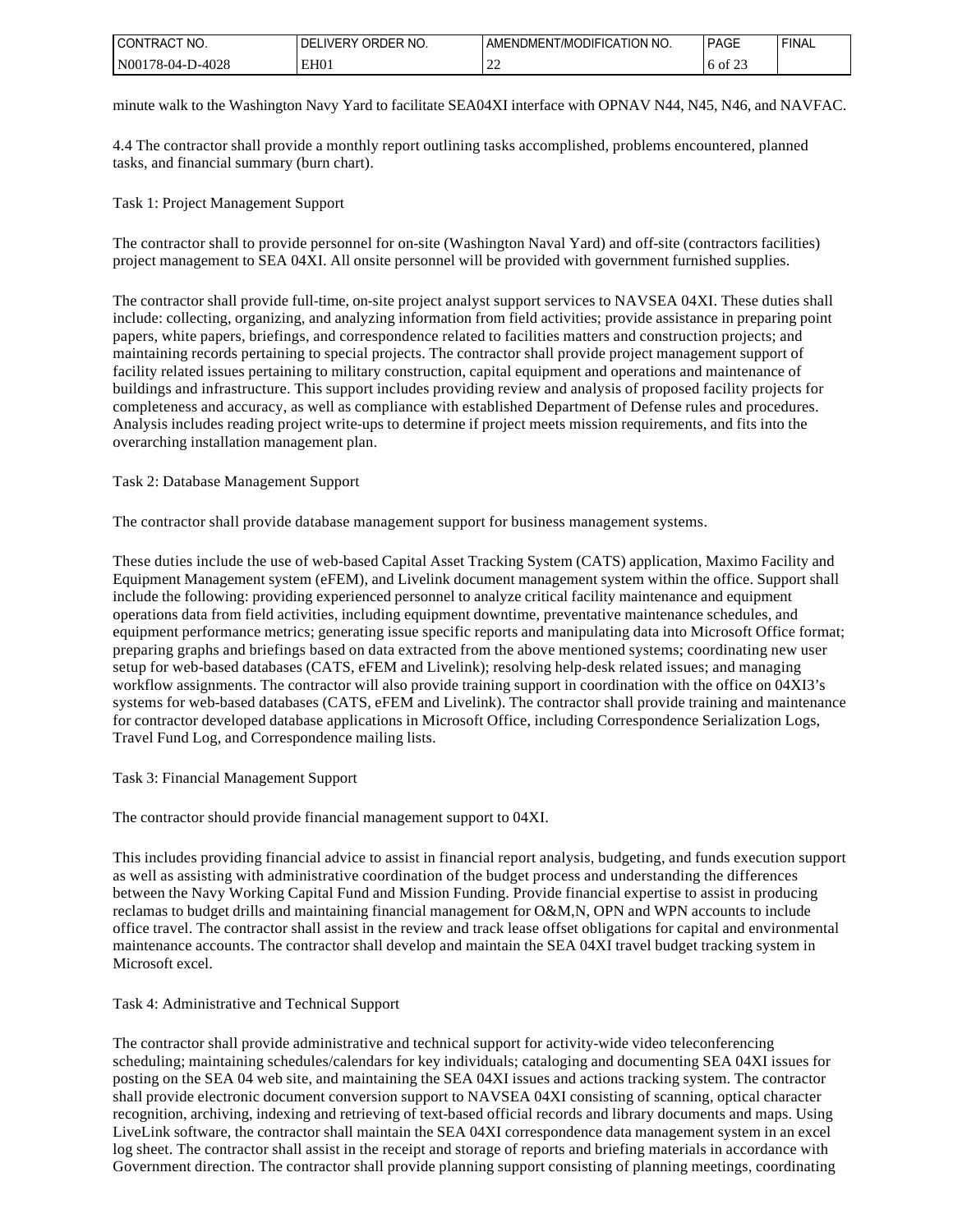| 'NO.<br>.)N<br>RA                        | `NO<br>∵ ∨ים —<br>ہر<br>$P+$<br>л | ion<br>' NO.<br>лэнс<br>l /MC<br>MENDMEN!<br>. A I | <b>PAGE</b><br>___                      | <b>FINA</b> |
|------------------------------------------|-----------------------------------|----------------------------------------------------|-----------------------------------------|-------------|
| N <sub>00</sub><br>$-4028$<br>w∠c<br>___ | EH <sub>0</sub>                   | --                                                 | $\sim$ $\sim$ $\sim$<br>−<br>ΟĪ<br>____ |             |

schedules with participants, reserving existing meeting space and insuring that briefing materials and equipment are available. The contractor will ensure assigned logs (i.e. correspondence and travel claim logs) and mailing lists are kept up-to-date at all times and must provide updated copies to NAVSEA 04XI personnel upon request. \*\*\*\*\*\*\*\*\*\*\*\*\*\*\*\*\*\*\*\*\*\*\*\*\*\*\*\*\*\*\*\*\*\*\*\*\*\*\*\*\*\*\*\*\*\*\*\*\*\*\*\*\*\*\*\*\*\*\*\*\*\*\*\*\*\*\*\*\*\*\*\*\*\*\*\*\*\*\*\*\*\*\*\*\*\*\*\*\* \*

The purpose of this modification is to document the results of the NAVSEA CAAS Study Team Review and to incorporate corresponding text in Section C. Accordingly, the subject task order is hereby modified as follows:

1. The following text is added to the end of Section C:

NAVSEA CAAS Study Team Review of Task Order No. N00178-04-D-4028-EH01 – Determination: Labor – 100% CAAS, 0% Non-CAAS. ODCs - 100% Non-CAAS.

Justification: On 4 April 2006, NAVSEA CAAS Study Team PCO Pete E. Richmond reviewed the requirements addressed within subject Task Order.

During the review it was determined that the labor requirements addressed within the subject task order are 100% CAAS as defined within Public Law 10 U.S.C., Section 2212.

2. Except as modified herein, all terms and conditions of the subject task order remain in full force and effect.

3. For informational purposes only, a conformed copy of Sections B - J of this task order is attached to this modification, including the changes made herein.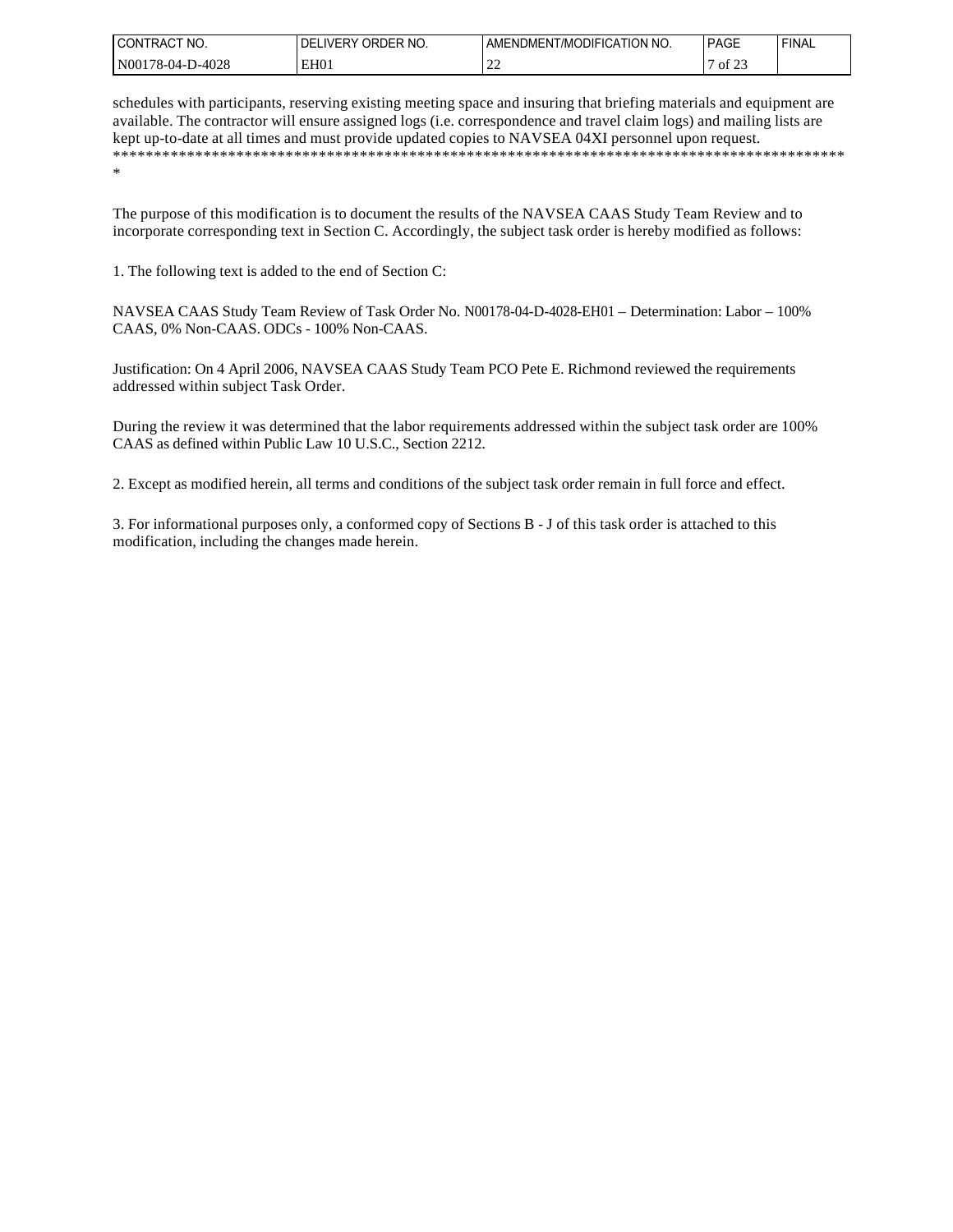| l CON<br>'NO.<br><b>IRAL</b>  | ાના<br>F<br>IVFR<br>⊣(۱<br>'NO<br>__ | ' NO.<br>'ON<br>лэнс<br>/MC<br>AMH<br>∶AI<br>·NI)M⊢N | PAGE         | <b>FINAL</b> |
|-------------------------------|--------------------------------------|------------------------------------------------------|--------------|--------------|
| N00<br>റാ<br>.<br>70-V4-<br>. | EH <sub>0</sub>                      | . .<br>--                                            | $\sim$<br>ΟĪ |              |

# **SECTION D PACKAGING AND MARKING**

Packaging and Marking in accordance with Section D of the IDIQ contract.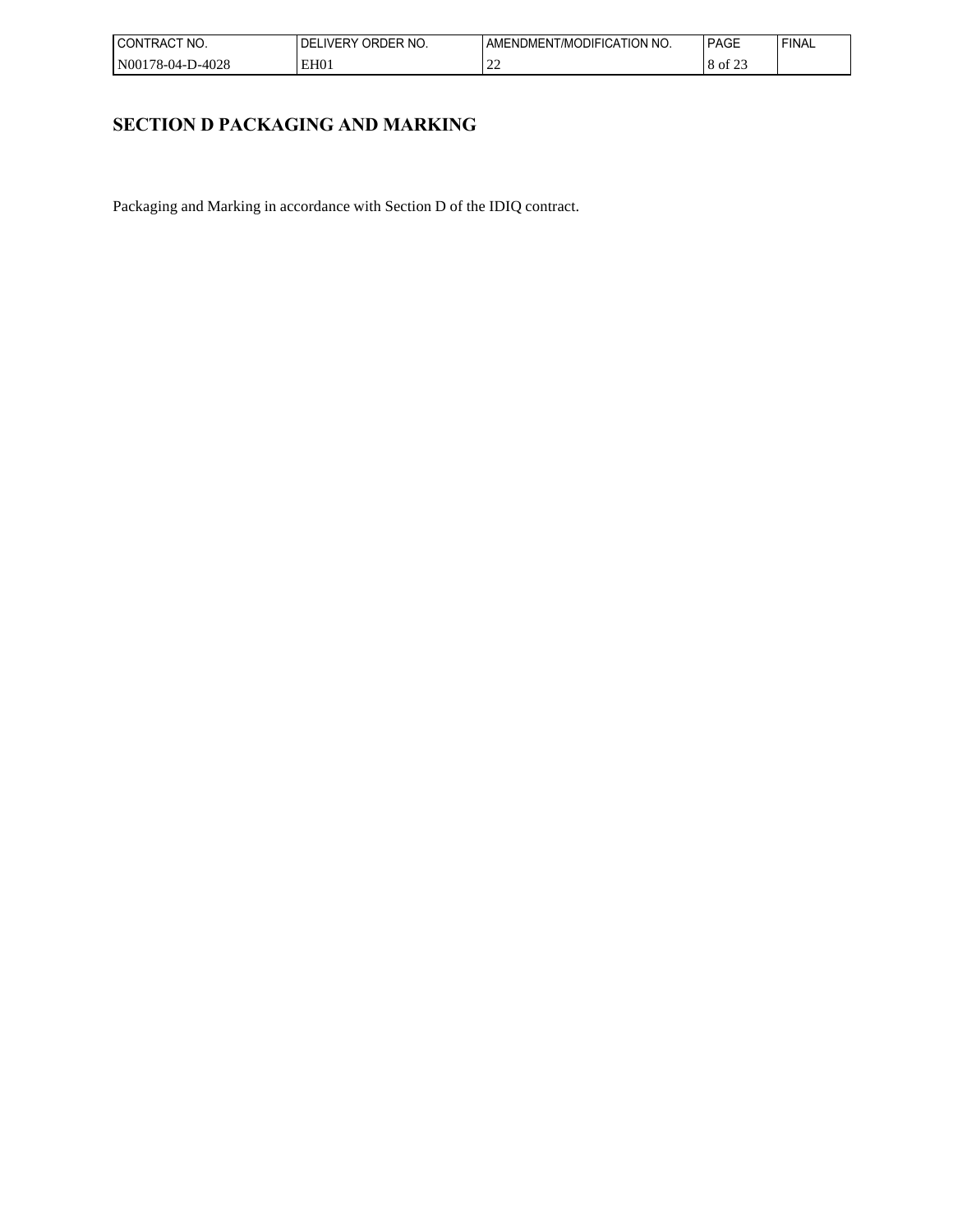| 'NO.<br>'RAC<br>UON.            | ואו<br>)⊢R<br>' NG.<br><b>IVE</b><br>. .<br>. յ⊩<br>___ | ' NO.<br><b>ION</b><br>זו -ווכונ<br>. :A I I'<br>l /MC<br>AMH<br>-NI )MEN | $\sim$ $-$<br>٠Λ.<br>AGL<br>______            | <b>FINAL</b> |
|---------------------------------|---------------------------------------------------------|---------------------------------------------------------------------------|-----------------------------------------------|--------------|
| N00<br>റാറ<br>78-04-.<br>2-4028 | EH01                                                    | $\sim$<br>--                                                              | $\ddot{\phantom{1}}$<br>O1<br><u>_</u><br>___ |              |

# **SECTION E INSPECTION AND ACCEPTANCE**

Inspection and Acceptance shall be in accordance with Section E of the SeaPort-E Multiple Award IDIQ contract.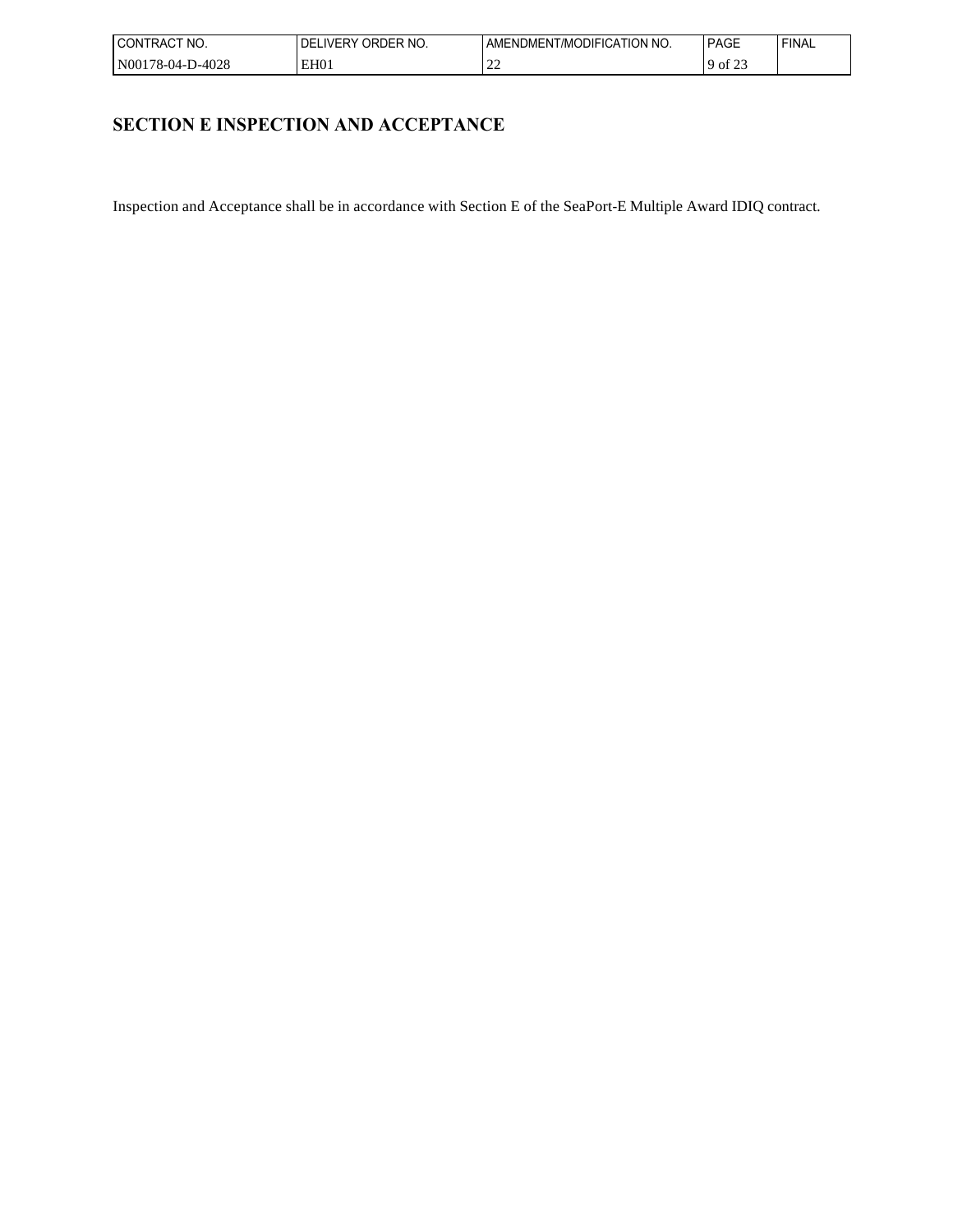| CT NO.<br>'CONTRACT | ORDER NO.<br>DELIVERY | I AMENDMENT/MODIFICATION NO. | <b>PAGE</b>        | <b>FINAL</b> |
|---------------------|-----------------------|------------------------------|--------------------|--------------|
| N00178-04-D-4028    | EH <sub>0</sub>       | $\sim$<br>--                 | $\sim$<br>10 of 23 |              |

# **SECTION F DELIVERABLES OR PERFORMANCE**

## CLIN - DELIVERIES OR PERFORMANCE

The periods of performance for the following Items are as follows:

| 1000AB | 3/31/2006 - 9/30/2006    |
|--------|--------------------------|
| 1000AC | 7/20/2006 - 12/31/2006   |
| 1000AD | 11/2/2006 - 9/30/2007    |
| 1000BB | $1/16/2007 - 2/6/2008$   |
| 1000CA | 1/1/2009 - 3/10/2009     |
| 1000CB | $2/6/2008 - 1/1/2009$    |
| 1000DA | $3/10/2009 - 3/10/2010$  |
| 3000AB | 3/31/2006 - 12/31/2006   |
| 3000AD | 11/2/2006 - 9/30/2007    |
| 3000BB | $1/16/2007 - 2/6/2008$   |
| 3000CB | 2/6/2008 - 12/31/2008    |
| 3000DA | $3/10/2009 - 9/30/2009$  |
| 4000AA | $1/10/2010 - 12/31/2010$ |
| 4000AB | 10/29/2007 - 10/28/2008  |
| 4000AC | $1/3/2011 - 3/10/2011$   |
| 6000AA | $1/10/2010 - 12/31/2010$ |
| 6000AB | 10/25/2007 - 12/31/2008  |
| 6000AC | $1/3/2011 - 3/10/2011$   |
|        |                          |

The periods of performance for the following Option Items are as follows:

| 1000AA | $3/10/2006 - 3/10/2007$ |
|--------|-------------------------|
| 1000BA | $3/10/2007 - 3/10/2008$ |
| 3000AA | $3/10/2006 - 3/10/2007$ |
| 3000BA | $3/10/2007 - 3/10/2008$ |
| 3000CA | 3/10/2008 - 3/10/2009   |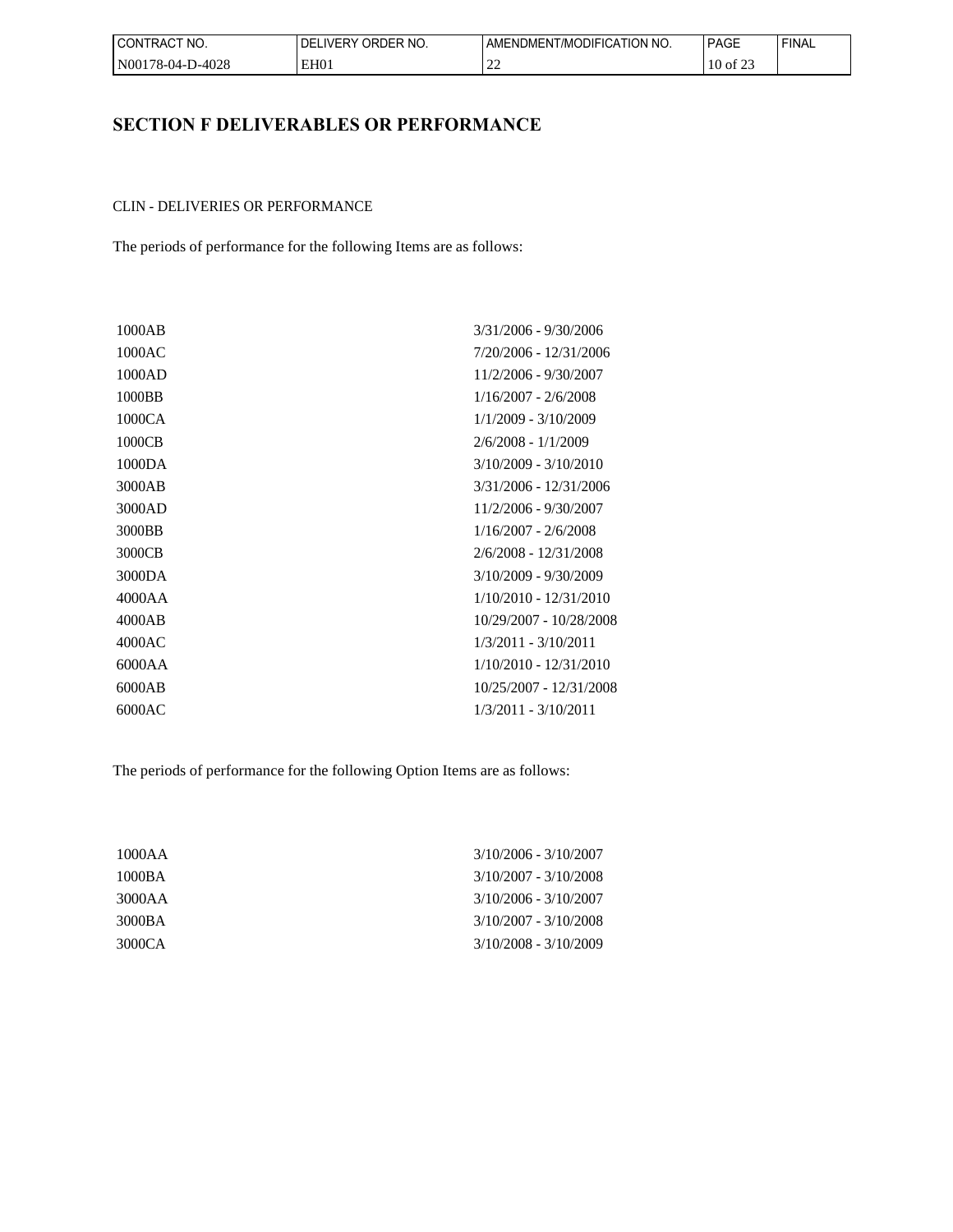| l CONTRACT<br>" NO.        | ORDER NO.<br>DELIVERY | I AMENDMENT/MODIFICATION NO.       | <b>PAGE</b>                   | <b>FINAL</b> |
|----------------------------|-----------------------|------------------------------------|-------------------------------|--------------|
| l N00178-04-I<br>$-D-4028$ | EH <sub>0</sub>       | $\sim$<br>$\overline{\phantom{a}}$ | $\sim$ $\sim$ $\sim$<br>of 2. |              |

## **SECTION G CONTRACT ADMINISTRATION DATA**

Task Order Manager Stephen G. Hoffman, SEA 04XI3 1333 Isaac Hull Ave Washington Navy Yard, DC 20376 hoffmansg@navsea.navy.mil 202-781-3377

Accounting Data SLINID PR Number Amount -------- ---------------------- ---------------------

MOD 14 Funding 0.00 Cumulative Funding 0.00

MOD 15

1000DA N0002410MR55071 30000.00  $T.T.A$  : AN 17018048J2H251SAS0400683422D00000022H200000200

MOD 15 Funding 30000.00 Cumulative Funding 30000.00

MOD 16

4000AA N0002410MR55153.00 27000.00 LLA : AN 17018048J2H251SAS0400683422D00000022H200000200

6000AA N0002410MR55153.00 2500.00  $T.T.A$  : AP 17018948J2H252SAS0400683422D00000022H200000200

MOD 16 Funding 29500.00 Cumulative Funding 59500.00

MOD 17 Funding 0.00 Cumulative Funding 59500.00

MOD 18

4000AA N0002410MR55526 40000.00 LLA : AN 17018048J2H251SAS0400683422D00000022H200000200

MOD 18 Funding 40000.00 Cumulative Funding 99500.00

MOD 19

4000AA N00024-10-MR-55724 38522.00 LLA : AN 17018048J2H251SAS0400683422D00000022H200000200 6000AA N00024-10-MR-55724 1000.00 LLA : AP 17018048J2H252SAS0400683422D00000022H200000200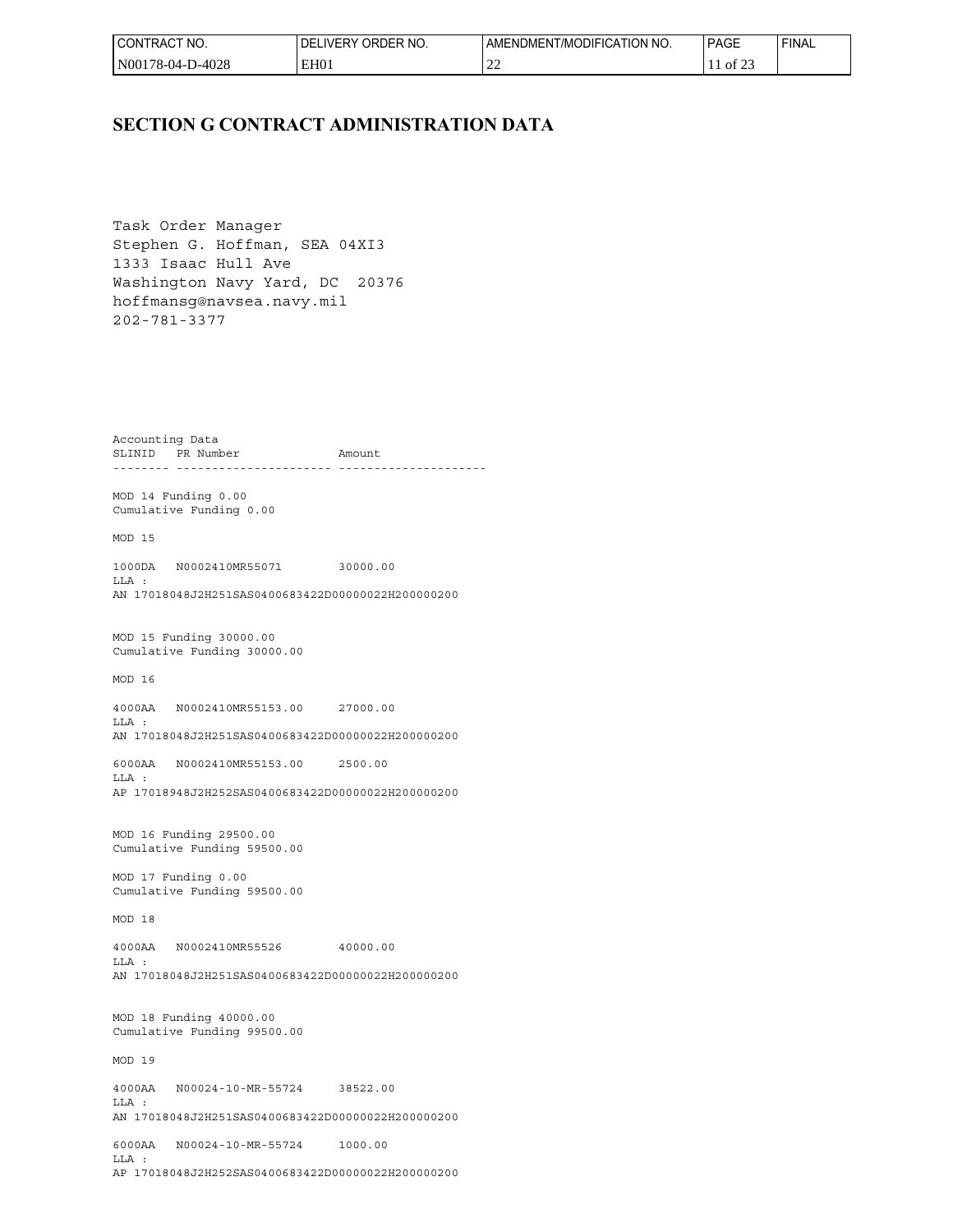| CT NO.<br>'CONTRACT | I DELIVERY ORDER NO. | I AMENDMENT/MODIFICATION NO. | <b>PAGE</b>            | 'FINAL |
|---------------------|----------------------|------------------------------|------------------------|--------|
| N00178-04-D-4028 N  | EH <sub>01</sub>     | $\sim$<br>--                 | $\sim$<br>of 23<br>1 L |        |

MOD 19 Funding 39522.00 Cumulative Funding 139022.00

MOD 20 Funding 0.00 Cumulative Funding 139022.00

MOD 21

4000AC N00024-11-MR-55241 49750.00 LLA :

AQ 17118048J2H251SAS0400683422D00000022H200000200

6000AC N00024-11-MR-55241 250.00 LLA : AR 17118048J2H252SAS0400683422D00000022H200000200

MOD 21 Funding 50000.00 Cumulative Funding 189022.00

MOD 22 Funding 0.00 Cumulative Funding 189022.00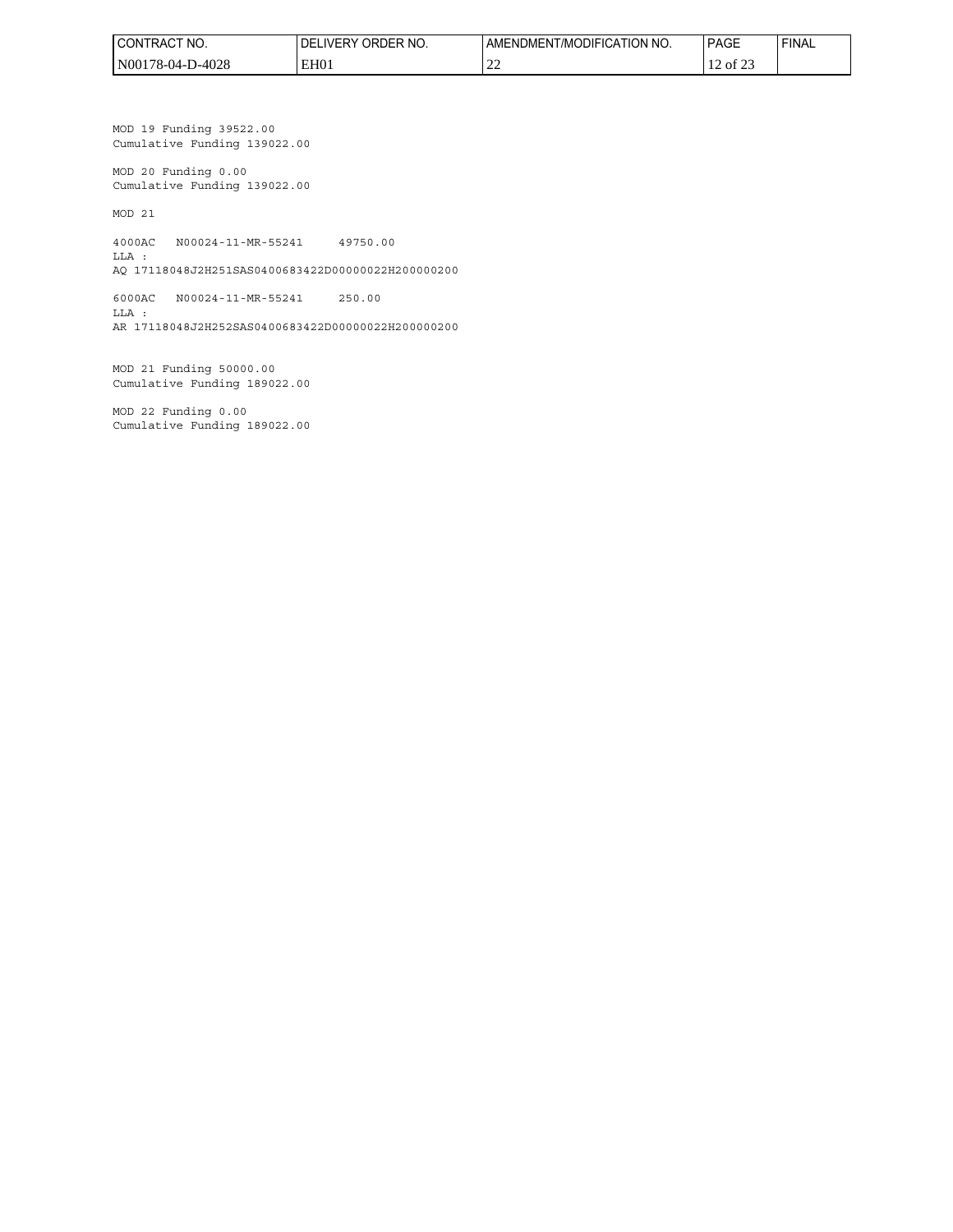| 'NO.<br>⊒RA∟<br>CON                         | $\alpha$ ORDER $\mu$ <sup>o</sup><br>IVFR'<br>NO.<br>. .⊫ | ' NO.<br><b>CATION</b><br>)DIFIC<br>i /MC<br>:NDMEN-<br>AM⊢ | $\sim$<br>PAG∟<br>______                   | <b>FINAL</b> |
|---------------------------------------------|-----------------------------------------------------------|-------------------------------------------------------------|--------------------------------------------|--------------|
| 0-4028<br>N <sub>00</sub><br>78-04-.<br>___ | EH <sub>0</sub>                                           | $\sim$<br>ے ت                                               | $\overline{\phantom{0}}$<br>Оİ<br><u>.</u> |              |

# **SECTION H SPECIAL CONTRACT REQUIREMENTS**

## H-XX NOTIFICATION CONCERNING DETERMINATION OF SMALL BUSINESS SIZE STATUS

For the purposes of FAR clauses 52.219-6, NOTICE OF TOTAL SMALL BUSINESS SET-ASIDE, 52.219-3, NOTICE OF TOTAL HUBZONE SET-ASIDE, 52.219-18, NOTIFICATION OF COMPETITION LIMITED TO ELIGIBLE 8(A) CONCERNS, and 52.219-27 NOTICE OF TOTAL SERVICE-DISABLED VETERAN-OWNED SMALL BUSINESS SET-ASIDE, the determination of whether a small business concern is independently owned and operated, not dominant in the field of operation in which it is bidding on Government contracts, and qualified as a small business under the size standards in this solicitation, and further, meets the definition of a HUBZone small business concern, a small business concern certified by the SBA for participation in the SBA's 8(a) program, or a service disabled veteranowned small business concern, as applicable, shall be based on the status of said concern at the time of award of the SeaPort-e MACs and as further determined in accordance with Special Contract Requirement H-19.

## NAVSEA 5252.232-9104 -- ALLOTMENT OF FUNDS (MAY 1993)

(a) This task order is incrementally funded with respect to both cost and fee. The amount(s) presently available and allotted to this task order for payment of fee for incrementally funded contract line item number/contract subline item number (CLIN/SLIN), subject to the clause entitled "FIXED FEE" (FAR 52.216-8) or "INCENTIVE FEE" (FAR 52.216- 10), as appropriate, is specified below. The amount(s) presently available and allotted to this task order for payment of cost for incrementally funded CLINs/SLINs is set forth below. As provided in the clause of this contract entitled "LIMITATION OF FUNDS" (FAR 52.232-22), the CLINs/SLINs covered thereby, and the period of performance for which it is estimated the allotted amount(s) will cover are as follows:



(b) The parties contemplate that the Government will allot additional amounts to this contract from time to time for the incrementally funded CLINs/SLINs by unilateral task order modification, and any such modification shall state separately the amount(s) allotted for cost, the amount(s) allotted for fee, the CLINs/SLINs covered thereby, and the period of performance which the amount(s) are expected to cover.

(c) CLIN(s)/SLIN(s) 1000AB, 1000AC, 1000AD, 1000BB, 1000CB, 3000AB, 3000AD, 3000BB, and 3000CB are fully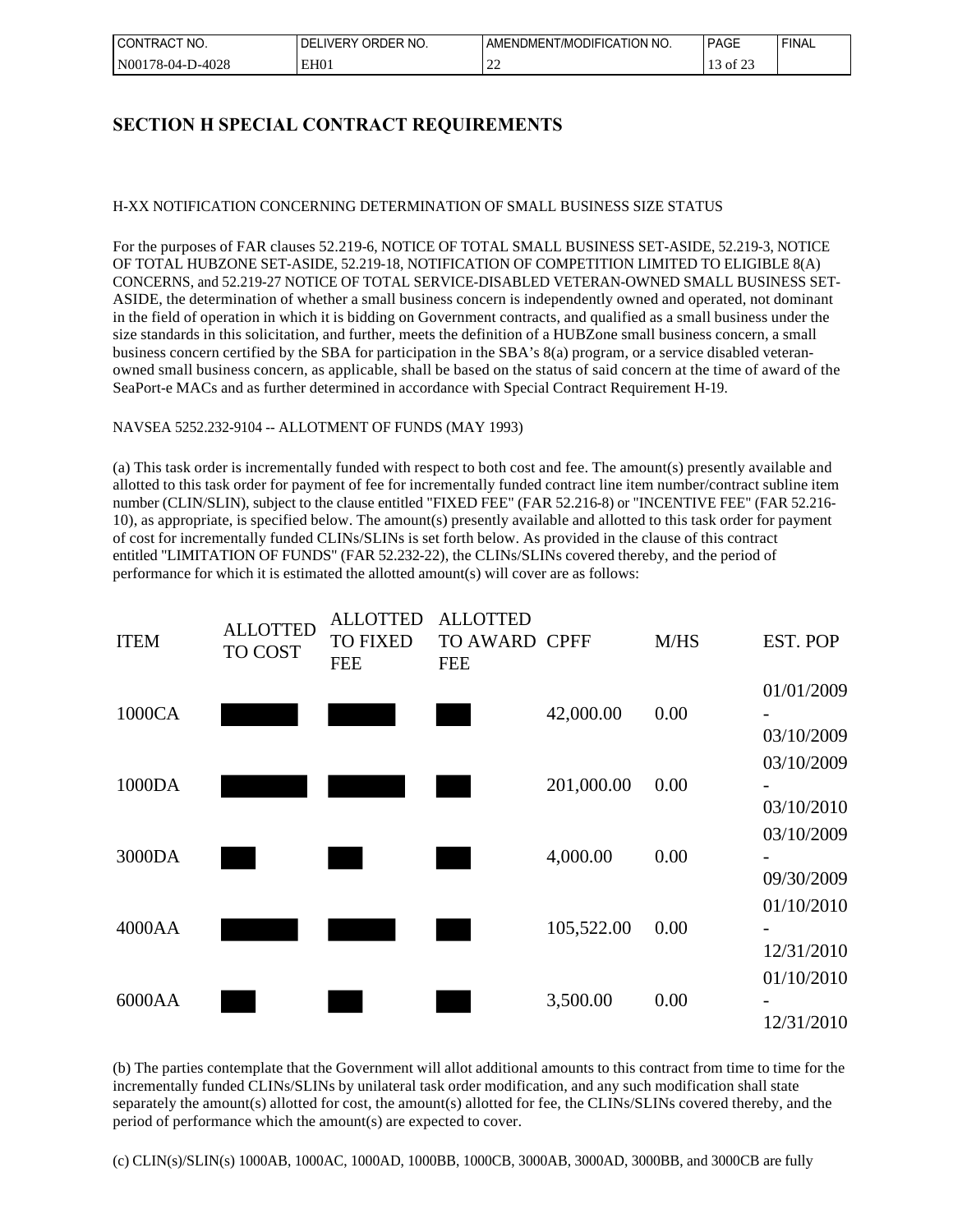| ∟CONT⊑<br>NO.<br>I RAC.        | ORDER NO.<br>IVER'<br>J۳ | ION.<br>, MODIFIC<br>' NO.<br>. । ।(<br>AMENL<br>JMEN I | <b>PAGE</b> | ' FINAL |
|--------------------------------|--------------------------|---------------------------------------------------------|-------------|---------|
| N00<br>D-4028<br>78-04-<br>___ | EH <sub>0</sub>          | $\sim$<br>--                                            | -01<br>__   |         |

funded and performance under CLIN(s)/SLIN(s) is subject to the clause of this contract entitled "LIMITATION OF COST" (FAR 52.232-20) or "LIMITATION OF COST (FACILITIES)" (FAR 52.232-21), as applicable.

(d) The Contractor shall segregate costs for the performance of incrementally funded CLINs/SLINs from the costs of performance of fully funded CLINs/SLINs.

### NAVSEA 5252.242-9115 TECHNICAL INSTRUCTIONS

(a) Performance of work hereunder may be subject to written technical instructions signed by the Task Order Manager (TOM) specified in Section G of this contract. As used herein, technical instructions are defined to include the following:

(1) Directions to the Contractor which suggest pursuit of certain lines of inquiry, shift work emphasis, fill in details and otherwise serve to accomplish the contractual statement of work.

(2) Guidelines to the Contractor which assist in the interpretation of drawings, specifications or technical portions of work descriptions.

(b) Technical instructions must be within the general scope of work stated in the contract. Technical instruction may not be used to: (1) assign additional work under the contract; (2) direct a change as defined in the "CHANGES" clause in this contract; (3) increase or decrease the contract price or estimated contract amount (including fee), as applicable, the level of effort, or the time required for contract performance; or (4) change any of the terms, conditions or specifications of the contract.

(c) If, in the opinion of the Contractor, any technical instruction calls for effort outside the scope of the contract or is inconsistent with this requirement, the Contractor shall notify the Contracting Officer in writing within ten (10) working days after the receipt of any such instruction. The Contractor shall not proceed with the work affected by the technical instruction unless and until the Contractor is notified by the Contracting Officer that the technical instruction is within the scope of the contract.

(d) Nothing in the foregoing paragraph shall be construed to excuse to Contractor from performing that portion of the contractual work statement which is not affected by the AWARD TERM CLAUSE. See Award Term Clause and Plan, Section J, Task Order Attachment 2.

#### Award term Clause

In addition to the terms set forth elsewhere in the Task Order, the contractor may earn an extension to the task order period from a minimum of 1 to a maximum of 4 years on the basis of performance during the evaluation periods. The Task Order period may be extended on the basis of the contractor's performance against stated performance parameters. Points shall be awarded during each evaluation period on the basis of how the contractor has performed against the predetermined criteria. The Task Order period may then be extended to reflect this assessment. As stated in the Award Term Plan below, a performance rating of unsatisfactory in any evaluation period shall void any previously awarded award-term extensions.

(a) Award Term. The award-term concept is an incentive that permits extension of the Task Order period beyond the base period of performance for superior performance or reduction of the Task Order period of performance because of poor performance.

(b) Term Points. Points are awarded during each evaluation period on the basis of the contractor's performance. A score of 85 points is required for a one-year term extension; a score of 40 points or less shall result in the loss of any previously awarded term extensions.

(c) Monitoring of Performance. The contractor's performance will be continually monitored by the performance monitors whose findings are reported to the Award Term Review Board (ATRB). The ATRB recommends an award term to the Term Determining Official (TDO), who makes the final decision on the award-term amount on the basis of the contractor's performance during the award-term evaluation period.

(d) Award-Term Plan. The evaluation criteria, the associated points, and the associated award-term extensions or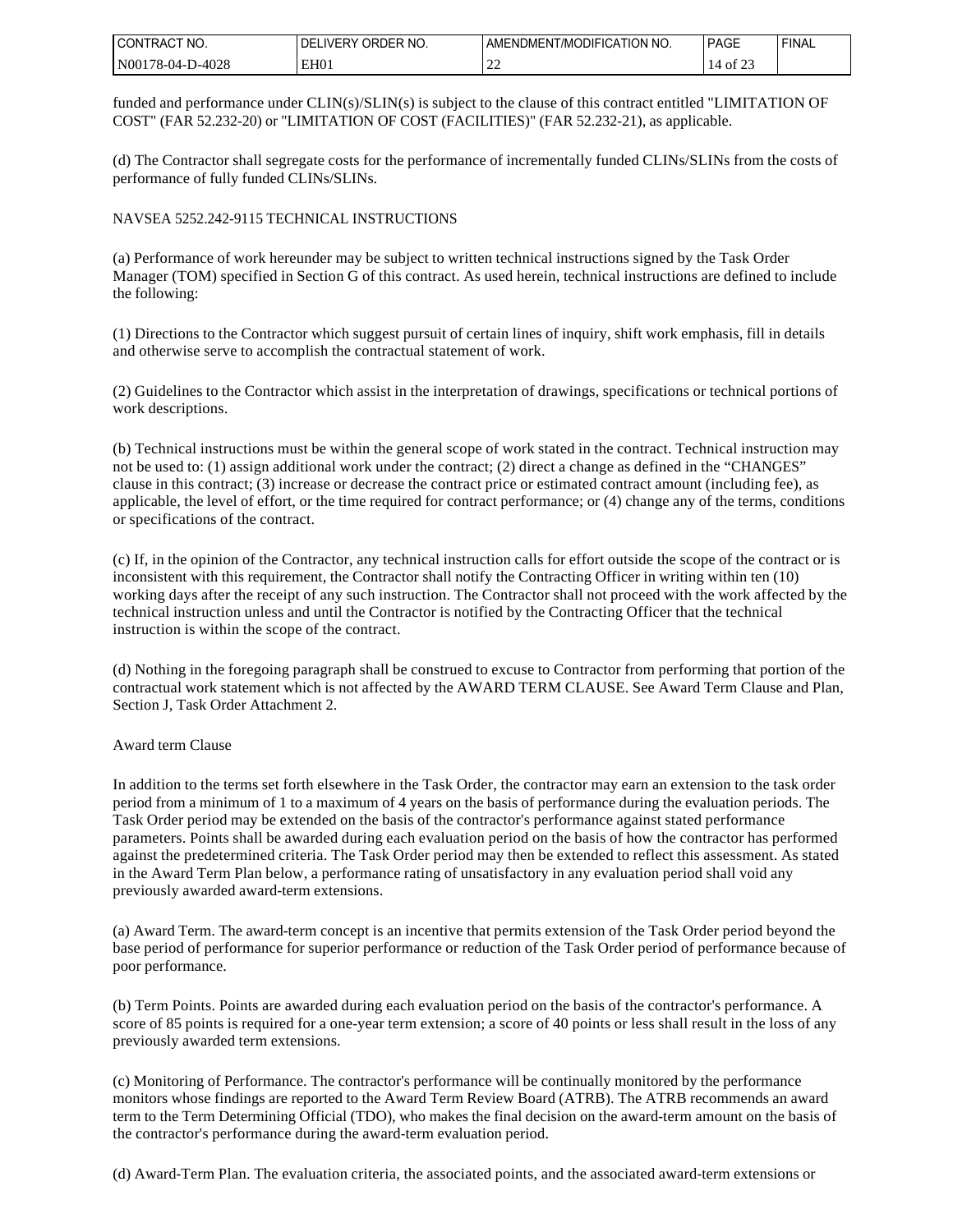| i CO<br>'NO.<br>'N<br>I RAI | DFR<br>`NO<br>וס<br>ж.<br>۱۷۶ | ' NO.<br>. ATION '<br><b>JDIFI</b><br>ΔN<br>/MC<br>: AMEN!<br>∪MEN ' | <b>PAGE</b>                          | <b>FINAL</b> |
|-----------------------------|-------------------------------|----------------------------------------------------------------------|--------------------------------------|--------------|
| $'N00_1$<br>0-4028<br>74    | EH <sub>0</sub>               | $\sim$<br>---                                                        | ΟĪ<br><u>.</u><br>…<br>___<br>$\sim$ |              |

reductions are specified in the award-term plan.

(e) Modification of Award-Term Plan. The TDO may unilaterally change this plan prior to the beginning of an evaluation period. In addition, the contractor may recommend changes to the plan no later than 30 days prior to the beginning of the new evalaution period. The contractor will be notified of changes to the plan by a modification to the task order, before the start of the affected evaluation period. Changes to this plan that are applicable to a current evaluation period will be incorporated by the mutual consent of both parties.

(f) Self-Evaluation. The contractor will submit to the Contracting Officer, within 5 working days after the end of each award-term evaluation period, a brief written self-evaluation of its performance for that period. This self-evaluation shall be limited to 20 pages and will include the most recent Standard Form 294, Subcontracting Report for Individual Contract, for the task order. It will be used in the ATRB's evaluation of the contractor's performance during this period.

(g) Disputes. Decisions regarding the award term, including—but not limited to— the amount of the award term, if any; the methodology used to calculate the award term; calculation of the award term; the supplier's entitlement to the award term; and the nature and success of the contractor's performance, are made by the TDO. These decisions are final and are not subject to dispute.

(h) Award-Term Extension. The Task Order period may be modified to reflect the TDO decision. The total task order period, including extensions under this clause, will not exceed the time remaining on the SeaPort IDIQ contract, including exercised options. If at any time the Task Order period does not extend more than two years from the time remaining on the SeaPort IDIQ contract, the operation of the award-term provision will cease and the task order period will not extend beyond the term set at that time.

(i) Necessary Condition Precedent:

(1) FAIR AND REASONABLE PRICE A NECESSARY CONDITION: The Contracting Officer must determine that the price set forth in the Task Order for the goods or services covered by the Task Order continues to be fair and reasonable for a given award term period. Such a decision is at the sole discretion of the Contracting Officer. A decision that the price is no longer fair and reasonable will result in the Government voiding any award terms earned. A determination regarding whether there is a continued need for the same goods or services may be made at any time.

(2) OPTION EXERCISE A NECESSARY CONDITION: If at any time the Government does not exercise an option, any previously awarded award term(s) shall be void.

(3) CONTINUED FUNDS A NECESSARY CONDITION: The Contracting Officer must make a determination that sufficient funds are available before an award term that has been earned and retained may be become effective. The determination that sufficient funds are available does not constitute a finding that funds equal to the full total estimated cost of performance for a given year are available. Award term periods may be incrementally funded as permitted by law and regulation. In the event of incremental funding, the clause entitled LIMITATION OF FUNDS (FAR 52.232-22 (April 1984) shall apply.

The decision that sufficient funds are available is at the sole discretion of the Contracting Officer. Resources available to the program manager are subject to the managerial discretion of the program manager and a decision that sufficient funds are not available for this Task Order may be made even if there are funds available to the program office. A determination regarding the availability of funds may be made at any time.

(4) CONTINUED REQUIREMENT A NECESSARY CONDITION: The Contracting Officer must determine that a continued need for the same goods and services covered by this Task Order exists for a given award term period. Such a decision is at the sole discretion of the Contracting Officer. A decision that the requirement has changed or that a requirement for the same goods or services no longer exists will result in the Government voiding any award terms earned. A determination regarding whether there is a continued need for the same goods or services may be made at any time.

(j) Failure of Earned Award Terms not a Termination: If at any time the Government does not authorize performance of a previously awarded award term, the subsequent terms shall be considered void. The contractor shall not be entitled to any costs arising out of or related to those award terms that are made void by virtue of the operation of this clause.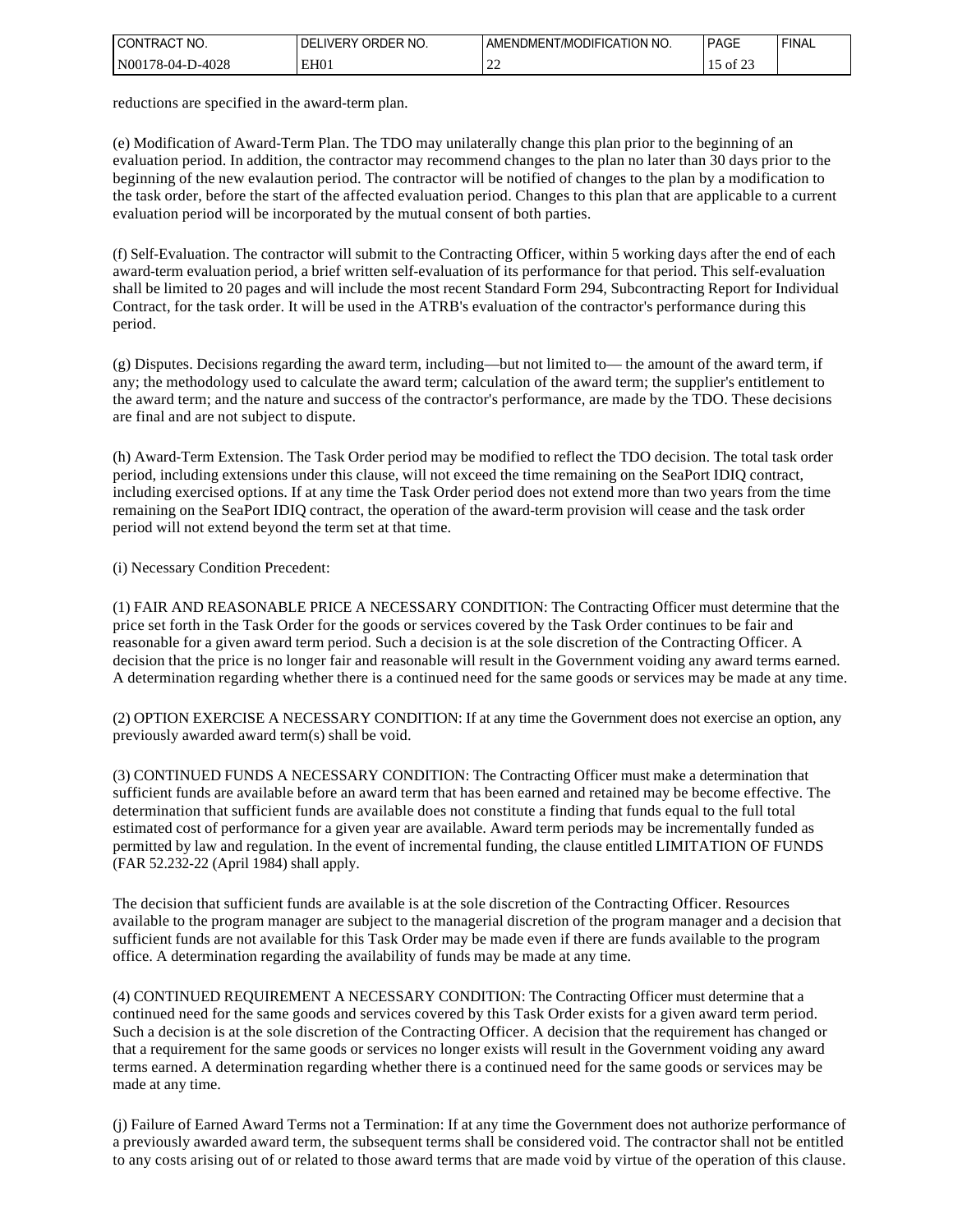| l CON<br>'NO.<br>'I RAC   | NO. יידי<br>WERY<br>DF<br>ואו | ' NO.<br><b>CATION</b><br>111F1C<br>I /MC<br>JMEN.<br>…/I⊢NI∴ | <b>PAGE</b>       | <b>FINAL</b> |
|---------------------------|-------------------------------|---------------------------------------------------------------|-------------------|--------------|
| N001<br>D-4028<br>78-04-l | EH <sub>0</sub>               | --                                                            | ot /<br>ีเ⊍<br>__ |              |

An award term decision that an already earned award term has not been retained is not a termination for convenience. A decision by the Contracting Officer that any of the necessary conditions has not been satisfied in not a termination for convenience. For example, if the contractor has earned three award terms but the Government fails to exercise the option for the fifth year of the Task Order, then the Task Order shall end at the completion of the period of performance for the fourth year.

(k) Contractor Right to Decline: The contractor retains the right to decline any award term earned, even after award and/or retention, prior to 15 months before the start of an award term year. The Contractor must notify the Contracting Officer in writing prior to 15 months before the start of the award term year of its desire not to perform the next award term year. Failure to so notify the Contracting Officer may result in a default termination if the Contractor fails to perform an award term that the Government has authorized. In the event the Contractor elects its right to decline an earned award term, all award terms shall be void.

(l) Extension of the Task Order: The Contracting Officer will unilaterally modify the Task Order to extend the period of performance in one-year increments when each of the following conditions apply:

1) an award term earned has been retained;

2) the Government has a continuing requirement for the good(s) or service(s) covered;

3) the price established for the covered line items remains fair and reasonable;

4) appropriated funds are available;

5) the Contractor has not expressly stated in writing that it is unwilling to perform an award term no later than fifteen months before the beginning of an award term period.

Award Term Plan

#### 1.0 INTRODUCTION

This is the basis for evaluation of the contractor's performance and for presenting an assessment of that performance to the term-determining official (TDO). The evaluation for the number of term points to be awarded will begin at the start of the Task Order.

Award-term contracting is effective when performance metrics are objective, a long-term business relationship is of value to the government and to the contractor, and the expected outcomes are known up-front. The specific criteria and procedures used for assessing the contractor's performance and for determining the award term earned are described herein. All TDO decisions regarding the award-term points—including, but not limited to, the number of points, if any; the methodology used to calculate the points; the calculation of the points; the contractor's entitlement to the points: and the nature and success of the contractor's performance—are final and not subject to dispute.

The award term will be provided to the supplier through unilateral task order modifications based upon points earned as determined by the TDO.

#### 2.0 ORGANIZATION

The award-term organization includes the TDO and an Award-Term Review Board (ATRB) consisting of a chairperson, the contracting officer, a recorder, other functional area participants, advisory members, and the performance monitors.

### 3.0 RESPONSIBILITIES

a. Term-Determining Official. The TDO approves the award-term plan and any significant changes to it. The TDO reviews the recommendations of the ATRB, considers all pertinent data, and determines the earned award-term points for each evaluation period. The TDO appoints the ATRB chairperson.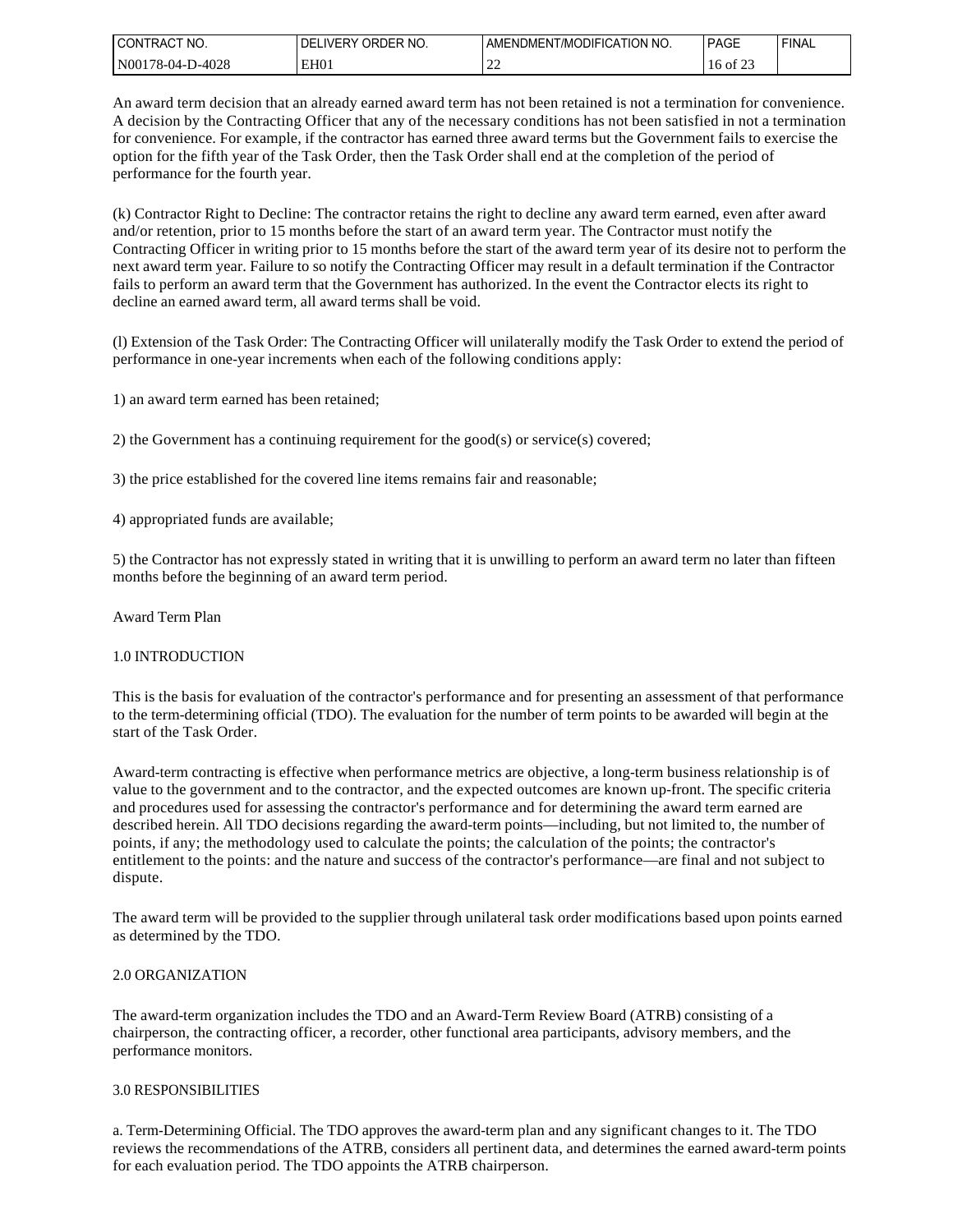| l CON<br>TNO.<br>'I RAC         | ר NO.<br>DЕ.<br>…∟ ⊃∨ …<br>יאו. | ' NO.<br><b>CATION</b><br>111F1C<br>! /MC<br>JMEN<br>.∉I⊢NI | <b>PAGE</b>          | <b>FINAL</b> |
|---------------------------------|---------------------------------|-------------------------------------------------------------|----------------------|--------------|
| N00<br><b>D-4028</b><br>78-04-l | EH <sub>0</sub>                 | --                                                          | ΟĪ<br><u>.</u><br>__ |              |

b. Award-Term Review Board Chairperson. The ATRB chairperson chairs the meetings of the ATRB and appoints the non-mandatory members of the board and the performance monitors. The ATRB chairperson briefs the TDO on recommended earned term amounts and the contractor's overall performance and recommends award-term plan changes to the TDO.

c. Award-Term Review Board. ATRB members review performance monitors' evaluation of the contractor's performance, consider all information from pertinent sources, prepare interim performance reports, and arrive at the earned award-term points recommendation to be presented to the TDO. The ATRB will also recommend changes to this plan. An assessment of the contractor's performance will be done on a yearly basis, starting with the performance of Option 2 of this task order.

d. ATRB Recorder. The ATRB recorder is responsible for coordinating the administrative actions required by the performance monitors, the ATRB, and the TDO.

e. Contracting Officer (CO). The CO is the liaison between contractor and government personnel. Subsequent to the TDO decision, the CO evaluates the award-term points available and modifies the Task Order period of performance, if necessary, to reflect the decision.

f. Performance Monitors. Performance monitors maintain written records of the contractor's performance in their assigned evaluation areas so that a fair and accurate evaluation is obtained. Monitors prepare interim and end-ofperiod evaluation reports as directed by the ATRB.

#### 4.0 AWARD-TERM PROCESSES

a. Available Award-Term Points. The earned award-term points will be based on the contractor's performance during each evaluation period. The available points for each evaluation period are shown below in Table 3. A score of 85 points is required for a one year term extension.

b. Evaluation Criteria. If the CO does not give specific notice in writing to the contractor of any change to the evaluation criteria prior to the start of a new evaluation period, then the same criteria listed for the preceding period will be used in the following award-term evaluation period. Modifications to the plan shall take effect in the next evaluation period.

c. Interim Evaluation Process. Interim evaluations will be conducted six months after task order award, exercise of award of term extensions, if any. At the discretion of the TDO, interim evaluations may take place more frequently (e.g., at major milestones). The ATRB recorder notifies ATRB members and performance monitors 14 calendar days before the interim evaluation date. Performance monitors submit their evaluation reports to the ATRB 21 calendar days after this notification. The ATRB determines the interim evaluation results and notifies the contractor of the strengths and weaknesses for the current evaluation period. The CO may also issue letters at any other time when it is deemed necessary to highlight areas of government concern.

d. End-of-Period Evaluations. The ATRB recorder notifies ATRB members and performance monitors 14 calendar days before the end of the evaluation period. The contractor presents its self-assessment to the CO within five working days after the end of the evaluation period. This written assessment of the contractor's performance throughout the evaluation period may also contain any information that could be reasonably expected to assist the ATRB in evaluating its performance. The written assessment shall include a copy of the most recent SF 294, Subcontracting Report for Individual Contracts. The self-assessment may not exceed 20 pages. Performance monitors submit their evaluation reports to the ATRB 14 calendar days after the end of the evaluation period. Copies shall be provided to the contractor; the contractor is then given an opportunity to address the performance monitor evaluations. The ATRB prepares its evaluation report and recommendation regarding earned or unearned award-term points. The ATRB briefs the evaluation report, and recommendation to the TDO within 30 calendar days after the end of the evaluation period. The TDO determines the overall award-term points for the evaluation period within 45 calendar days after each evaluation period. The TDO letter informs the contractor of the earned award-term points. Upon the award of sufficient award term-points, the CO issues a contract modification within 15 calendar days after the TDO's decision is made authorizing an award extension or reduction based on the earned or unearned award-term points.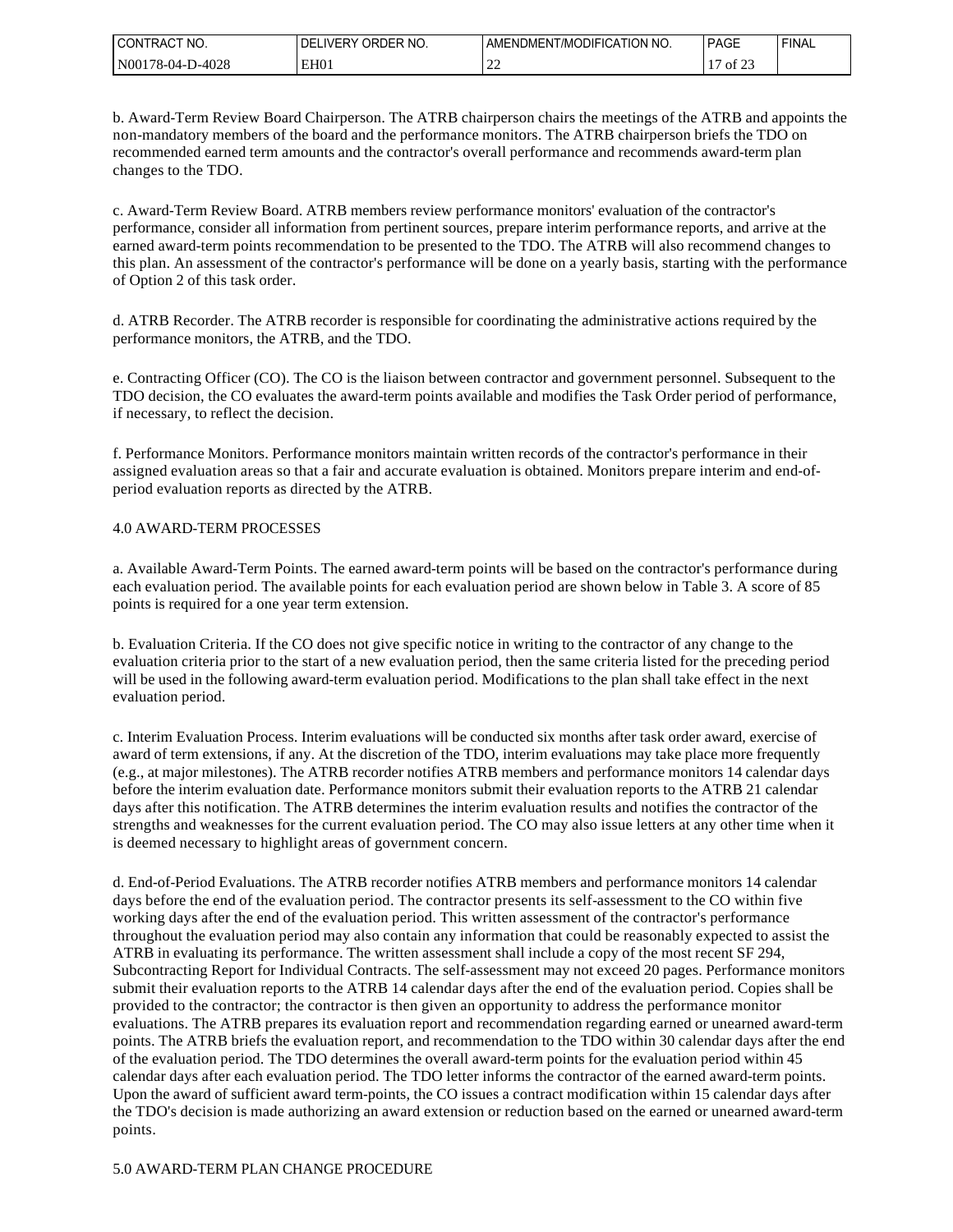| l CON<br>'NO.<br>I RAC                                         | าFR<br>٦F،<br>IVER'<br>. )RF<br>-NO | <b>JDIFICATION</b><br>NO.<br>/MC<br>AMH<br>:NDMEN i | PAGE | <b>FINAL</b> |
|----------------------------------------------------------------|-------------------------------------|-----------------------------------------------------|------|--------------|
| $\overline{N00}$<br>$\cap \cap C$<br>48-04-<br>⊍∠ο<br>.<br>___ | EH <sub>0</sub>                     | $\sim$ $\prime$<br>--                               |      |              |

The TDO may unilaterally change this plan prior to the beginning of an evaluation period. In addition, the contractor may recommend changes to the plan no later than 30 days prior to the beginning of the new evalaution period. The contractor will be notified of changes to the plan by a modification to the task order, before the start of the affected evaluation period. Changes to this plan that are applicable to a current evaluation period will be incorporated by the mutual consent of both parties.

AWARD TERM ORGANIZATION

TABLE 1, MEMBERS

| Term Determining Official:                         | <b>TBD</b> Personnel  |
|----------------------------------------------------|-----------------------|
| Award Term Review Board Chairperson: TBD Personnel |                       |
| <b>Award Term Review Board Members:</b>            |                       |
| Member(s)                                          | TBD (Personnel)       |
| <b>Contracting Officer</b>                         | SEA or representative |
| Recorder                                           | <b>TBD</b> Personnel  |

TABLE 2, PERFORMANCE MONITORS

| Performance Monitor(s) |
|------------------------|
|                        |

| <b>Cost Performance</b>                          | <b>Task Managers</b> |
|--------------------------------------------------|----------------------|
| <b>Organization and Management Task Managers</b> |                      |
| Quality of Work/Schedule                         | <b>Task Managers</b> |

The Government reserves the right to make substitutes for award term organization members and performance monitors.

### AWARD TERM ALLOCATION BY EVALUATION PERIODS

The award term earned by the contractor will be determined at the completion of evaluation periods shown below. The award term points shown corresponding to each period are the maximum available award term amount that can be earned during that particular period.

### TABLE 3.

| <b>Evaluation Period</b> | From                                             | To                   | <b>Available Award Term</b><br>Points |
|--------------------------|--------------------------------------------------|----------------------|---------------------------------------|
| First                    | <b>Task Order Award</b>                          | 6 months thereafter  | 100                                   |
| Second                   | Exercise of Award Term                           | 12 months thereafter | 100                                   |
| Third                    | Exercise of Award Term 12 months thereafter<br>2 |                      | 100                                   |
| Fourth                   | Exercise of Award Term 12 months thereafter<br>3 |                      | 100                                   |
| Fifth                    | Exercise of Award Term 12 months thereafter<br>4 |                      | 100                                   |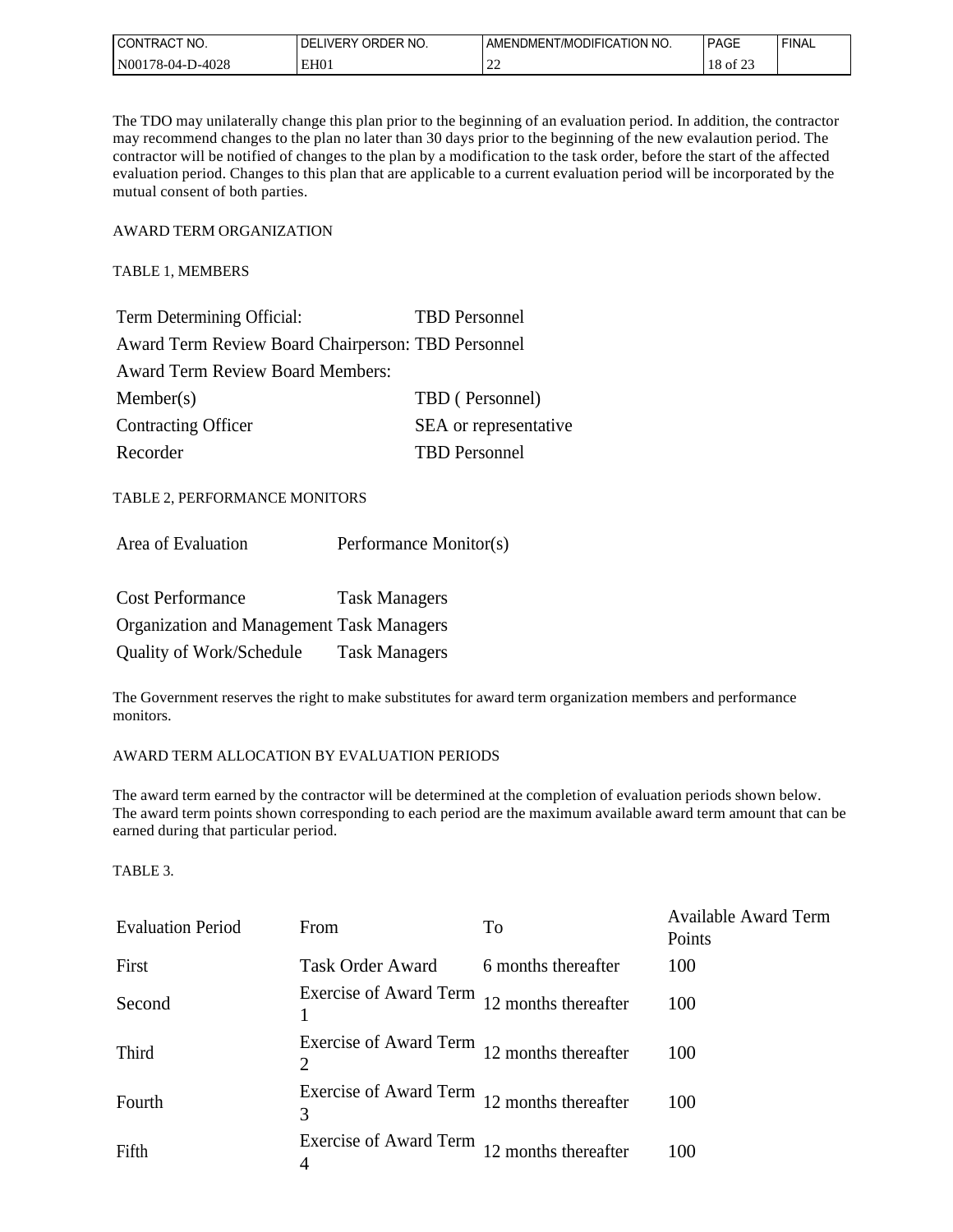| l CON<br>TNO.<br>. I RAC                       | <b>ORDER NO.</b><br>IVED V<br>ЭF | <b>ODIFICATION</b><br>NO.<br>"AMENDMENT/MO. | <b>PAGE</b> | FINAL |
|------------------------------------------------|----------------------------------|---------------------------------------------|-------------|-------|
| N001<br><b>D-4028</b><br>$1.6 - 04 - 1$<br>___ | EH <sub>0</sub>                  | --                                          | ΟĪ<br>ــ    |       |

#### OVERALL GRADE DEFINITIONS AND CORRESPONDING AWARD TERM POINTS

Unsatisfactory Performance: Contractor's performance of most contract tasks is inadequate and inconsistent. Quality, responsiveness, and timeliness in many areas require attention and action. Corrective actions have not been taken or are ineffective.

Award Term Points: 0 – 40

Satisfactory Performance: Contractor's performance of most contract tasks is adequate with some tangible and intangible benefits to the Government due to contractor's effort or initiative. Although there are areas of better performance, these are more or less offset by lower-rated performance in other areas.

Award Term Points: 41-80

Excellent Performance: Contractor's performance of virtually all contract tasks is consistently noteworthy and provides numerous significant, tangible or intangible, benefits to the Government (e.g., improved quality, responsiveness, increased timeliness, or generally enhanced effectiveness of operations). The few areas for improvement are all minor. There are no recurring problems. Contractor's management initiates effective corrective action whenever needed.

Award Term Points: 81-100

### EVALUATION CRITERIA

Cost Performance 30% of Total

Organization and Management 30% of Total

Quality of Work /Schedule 40% of Total

### TABLE 4, COST PERFORMANCE

## UNSATISFACTORY SATISFACTORY EXCELLENT

Contractor provides some measures for controlling staff costs and controls some subcontracting cost performance to meet program objectives.

controlling all costs at estimated costs. Provide cost control of all travel, material and staff costs during the performance of the contract. Funds and resources are problems identified. Funds and generally used in a cost-effective manner. No major resource management problems are apparent.

Funds and resources are used inefficiently in pursuing program goals and result in resource

management problems. Problems where feasible. Financial reporting pro-active. Problems and/or and/or trends may be addressed. is clear and accurate. Problems Contractor takes the initiative to reduce costs, including travel,

Contractor provides measures for Government below contract Reductions in direct costs to the estimated costs are noteworthy. Contractor provides detailed cost analysis in recommendations to Government for resolution to resources are optimally used to

provide the maximum benefit for the funds and resources available. Documented savings are apparent.

Contractor is responsive to cost control measures implemented by the Government. Financial reporting is clear, accurate, and trends are addressed thoroughly,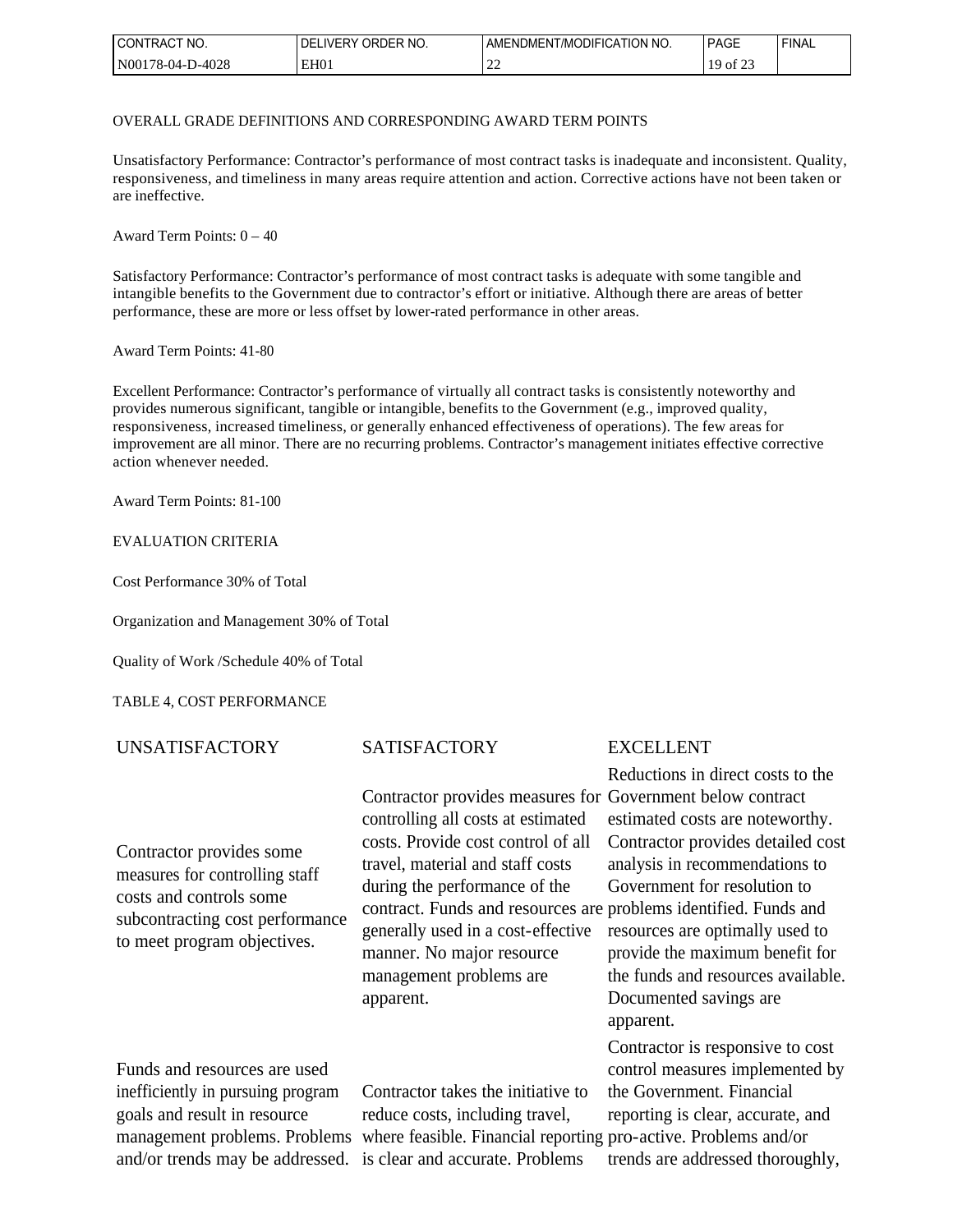| ' CONTRACT NO.        | ORDER NO.<br><b>DELIVERY</b> | AMENDMENT/MODIFICATION NO. | <b>PAGE</b>                                          | <b>FINAL</b> |
|-----------------------|------------------------------|----------------------------|------------------------------------------------------|--------------|
| N00178-04-<br>-D-4028 | EH <sub>0</sub>              | $\sim$<br>∸                | $\mathbf{A}$<br>∩ר<br>$\frac{1}{2}$ of $\frac{1}{2}$ |              |

When provided, analyses of problems or trends are usually accurate.

and/or trends are addressed, and and the contractor's an analysis is also submitted.

recommendations and/or corrective plans are implemented and effective.

## TABLE 5, ORGANIZATION AND MANAGEMENT

# UNSATISFACTORY SATISFACTORY EXCELLENT

Contractor fails to identify and if implemented, have a negative impact on cost and schedule.

problems timely. Solutions, when provides sufficient information on Problems are identified by the contractor timely. Contractor alternate solutions. Solutions are implemented with limited adverse impact to estimated cost and schedule.

Organizational structure fails to assign qualified personnel with duties, responsibilities and authority necessary to achieve project goals. Lines of communication fail to facilitate timely exchange of information, both technical and contractual in order to meet project goals.

Organizational structure provides for qualified personnel assigned with duties, responsibilities, and authority necessary to achieve project goals. Lines of communication facilitate timely exchange of information, both technical and contractual in order to meet project goals.

Contractor practices proactive management to identify and anticipate problems prior to adverse impact. Contractor provides organized and detailed alternatives including risk assessments, trade off analysis between cost, schedule and performance, plan of action and implementation schedule. Solutions are implemented with no impact to estimated cost and schedule.

Organizational structure provides for highly qualified personnel assigned with duties, responsibilities, and authority necessary to achieve project goals ahead of schedule and within estimated cost. Lines of communication are well defined, clearly understood, and always facilitate rapid exchanges of information, both technical and contractual, in order to meet project goals.

# TABLE 6, QUALITY OF WORK/SCHEDULE

# UNSATISFACTORY SATISFACTORY EXCELLENT

Contractor leaves questionable situations for Government to resolve.

Contractor tends to follow past practices with no variation to meet requirements of the current contract.

Contractor follows guidance, questioning and resolving doubtful caliber incorporating all pertinent areas.

Contractor displays knowledge of Contractor displays exceptional contract requirements and adapts knowledge of contract existing processes to fulfill requirements.

Contractor's work of highest data required.

requirements and adaptability to work processes.

All deliverables are submitted on time or ahead of schedule,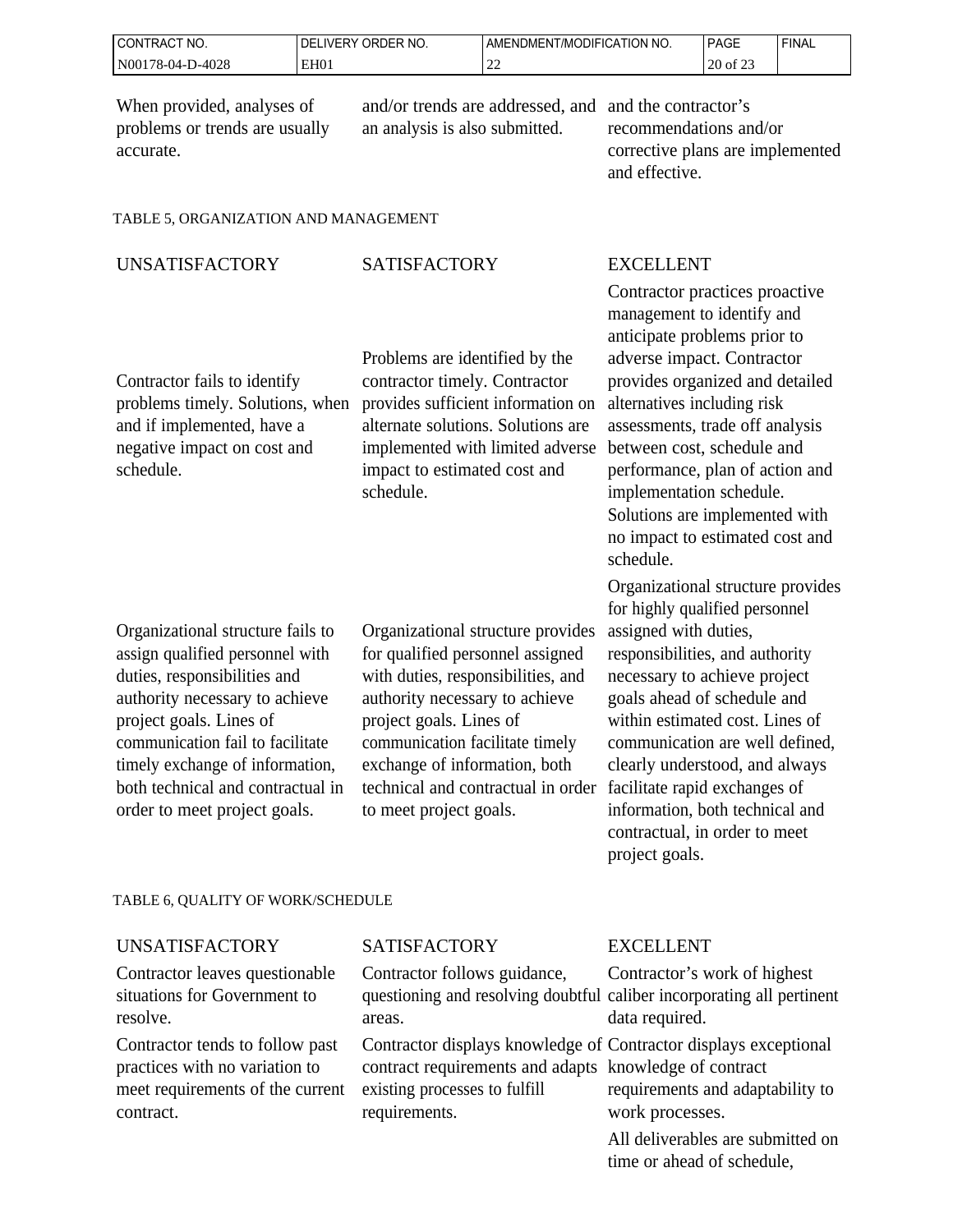| CT NO.<br>'CONTRACT   | NO.<br>ORDER<br>∟IVERY<br>DFI | NDMENT/MODIFICATION NO.<br>AMENL | <b>PAGE</b>                               | 'FINAL |
|-----------------------|-------------------------------|----------------------------------|-------------------------------------------|--------|
| N00178-04-.<br>D-4028 | EH <sub>0</sub>               | $\sim$<br>-                      | $\sim$ $\sim$ $\sim$<br>$\cdot$ of $\sim$ |        |

| Deliverables are incomplete,<br>contain inaccuracies and are<br>untimely. Discrepancies are major<br>and require extensive time and<br>effort to correct.          | Deliverables are complete,<br>accurate and meet schedule<br>requirements. Discrepancies are<br>minor and easily corrected.   | exceeding requirements and<br>submitted in a format that is<br>complete, clear, concise,<br>technically accurate and easily<br>understood. Any corrections are<br>very minor in nature and are<br>expeditiously corrected. |
|--------------------------------------------------------------------------------------------------------------------------------------------------------------------|------------------------------------------------------------------------------------------------------------------------------|----------------------------------------------------------------------------------------------------------------------------------------------------------------------------------------------------------------------------|
| Fails to meet "satisfactory"<br>standard for contractually<br>required deliverable schedules.<br>Fails to meet customer<br>expectations for satisfying<br>demands. | For 95% of deliverables, meets<br>contractually required schedule.<br>Meets customer expectations for<br>satisfying demands. | Substantially reduces<br>contractually required deliverable<br>times, consistent with customer<br>priority requests. Exceeds<br>customer expectations for<br>satisfying demands.                                           |

# SEQUENCE OF EVENTS - AWARD TERM PROCESS

TABLE 7, Interim Evaluation (IE). Interim evaluations shall be provided at the completion of the base year, and six months into each option year.

| 14 days prior to IE                       | Recorder notifies each ATRB member and performance monitor.                                                   |
|-------------------------------------------|---------------------------------------------------------------------------------------------------------------|
| 7 days after IE                           | Performance Monitors submit evaluation reports to ATRB                                                        |
| 14 days after IE                          | ATRB Chairperson determines interim evaluation results and notifies<br>contractor of strengths and weaknesses |
| Normally at least 90 days<br>prior to EOP | ATRB may recommend any changes to Award Term Plan to TDO.                                                     |

## TABLE 8, End-of-Period (EOP) evaluations

| 14 days prior to EOP         | Recorder notifies each ATRB member and performance monitor.                                             |
|------------------------------|---------------------------------------------------------------------------------------------------------|
| 14 days after EOP            | Performance Monitors submit evaluation reports to ATRB.ATRB<br>forwards a copy to Contractor.           |
| 14 days after EOP            | Contractor submits self-assessment to CO. Copy will be forwarded to<br>ATRB.                            |
| 30 days after EOP            | ATRB briefs evaluation report and recommendation to the<br>TDO.Contractor has opportunity to brief TDO. |
| 45 days after EOP            | TDO informs contractor and CO of the earned award term points.                                          |
| 15 days after TDO's decision | CO issues a contract modification reflecting award term extension, if<br>earned.                        |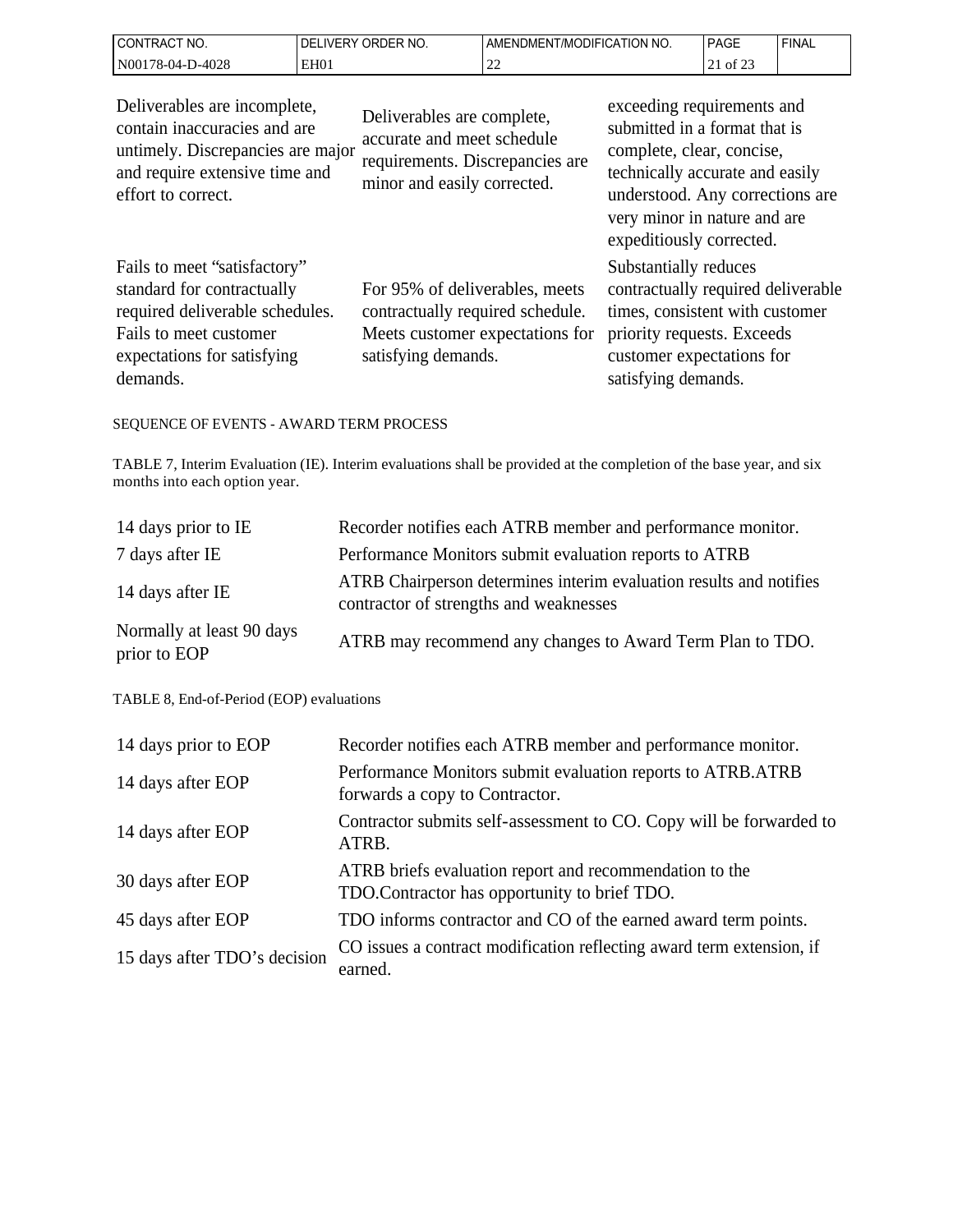| l CON <sup>-</sup><br>'NO.<br>TRAC1 | ORDER NO.<br><b>IVERY</b><br>DF. | <b>CATION</b><br>' NO.<br><b>JDIFIC</b><br>l /MC<br>JMEN<br>AMENL' | <b>PAGE</b>  | FINAL |
|-------------------------------------|----------------------------------|--------------------------------------------------------------------|--------------|-------|
| l N00<br>0-4028<br>$1.6 - 04 - 1$   | EH <sub>0</sub> 1                | --                                                                 | $\sim$<br>ΟĪ |       |

# **SECTION I CONTRACT CLAUSES**

#### FAR 52.217-9 OPTION TO EXTEND THE TERM OF THE CONTRACT (MAR 2000) (NAVSEA

#### VARIATION) (MAR 2000)

(a) The Government may extend the term of this delivery order by written notice(s) to the Contractor within the periods specified below. If more than one option exists, each option is independent of any other option, and the Government has the right to unilaterally exercise any such option whether or not it has exercised other options.

#### ITEM(S) LATEST OPTION EXERCISE DATE

| Award Term Option 1        | 12 Months after Issuance of Delivery Order   |
|----------------------------|----------------------------------------------|
| <b>Award Term Option 2</b> | 12 Months after Award Term Option 1 Exercise |
| Award Term Option 3        | 12 Months after Award Term Option 2 Exercise |
| <b>Award Term Option 4</b> | 12 Months after Award Term Option 3 Exercise |

(b) If the Government exercises this option, the extended delivery order shall be considered to include this option clause.

52.219-6 NOTICE OF TOTAL SMALL BUSINESS SET-ASIDE (JUNE 2003)

(a) Definition. "Small business concern" as used in this clause, means a concern, including its affiliates, that is independently owned and operated, not dominant in the field of operation in which it is bidding on Government contracts, and qualified as a small business under the size standards in this solicitation.

(b) General. (1) Offers are solicited only from small business concerns. Offers received from concerns that are not small business concerns shall be considered nonresponsive and will be rejected. (2) Any award resulting from this solicitation will be made to a small business concern.

(c) Agreement. A small business concern submitting an offer in its own name shall furnish, in performing the contract, only end items manufactured or produced by small business concerns in the United States or its outlying areas. If this procurement is processed under simplified acquisition procedures and the total amount of this contract does not exceed \$25,000, a small business concern may furnish the product of any domestic firm. This paragraph does not apply to construction or service contracts.

52.219-14 LIMITATIONS OF SUBCONTRACTING (DEC 1996)